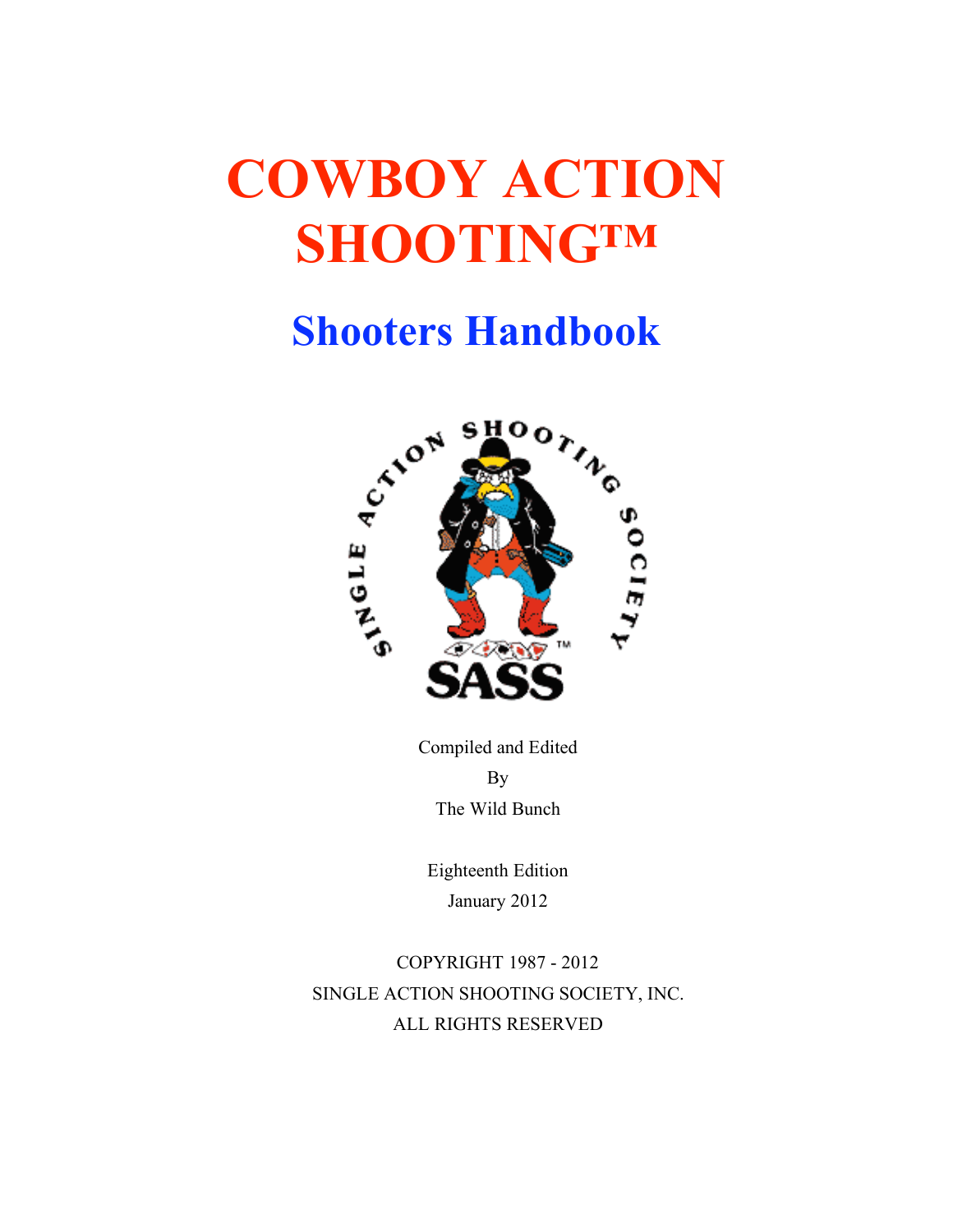#### Shooters Handbook

## TABLE OF CONTENTS

 $\sim j \sim$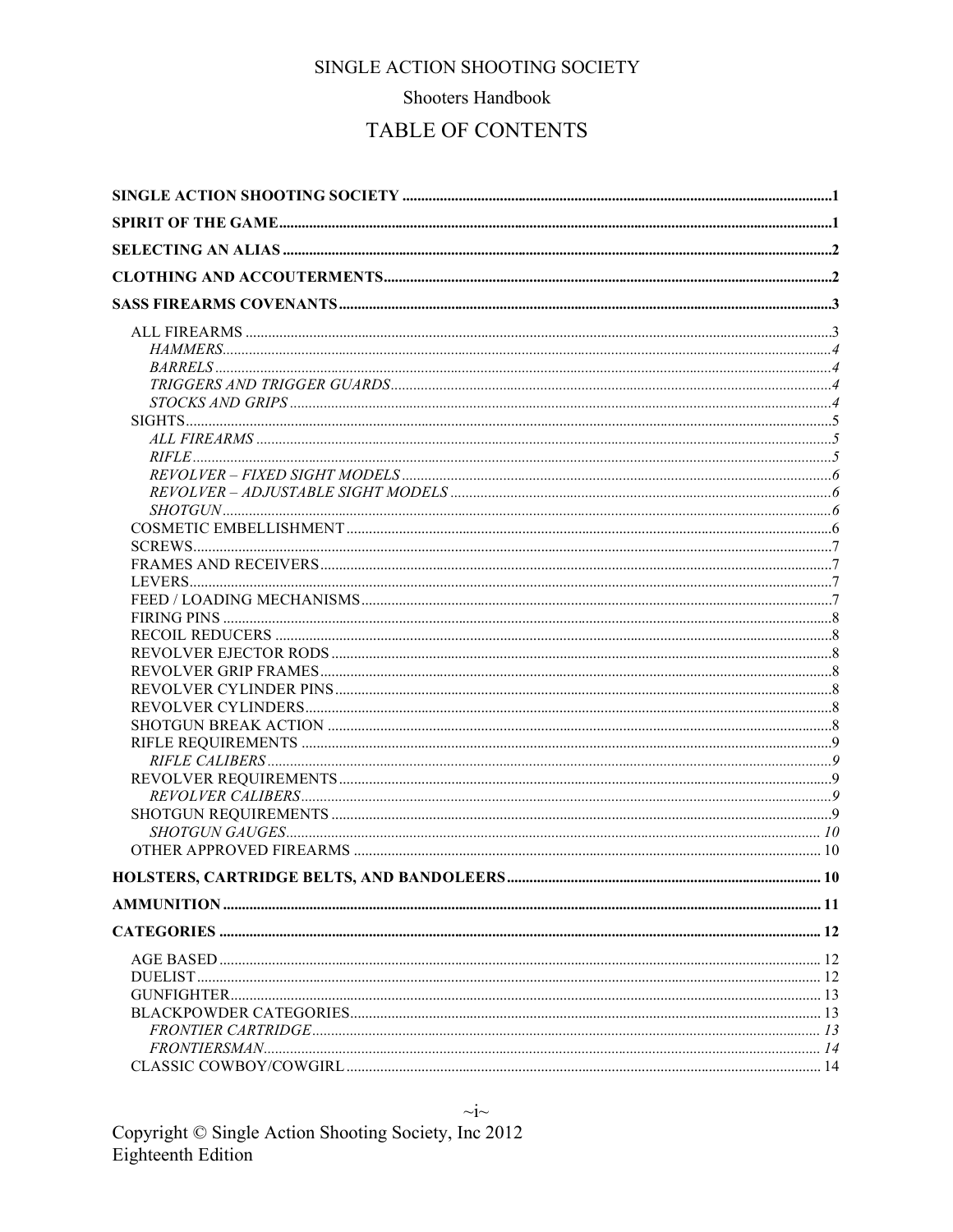#### Shooters Handbook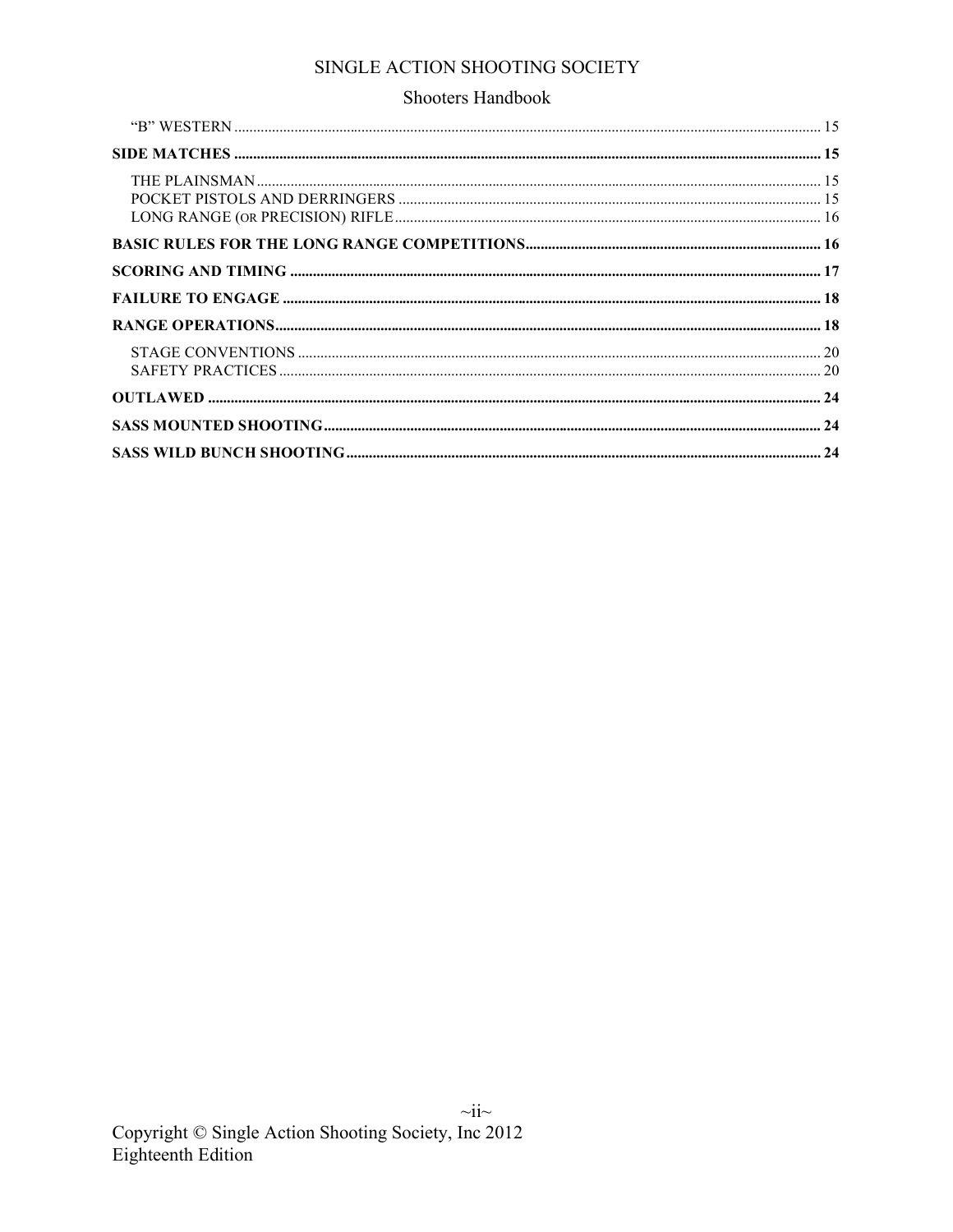#### Shooters Handbook

## **SINGLE ACTION SHOOTING SOCIETY**

The Single Action Shooting Society is an international organization created to preserve and promote the fast growing sport of Cowboy Action Shooting™. SASS endorses Regional matches conducted by affiliated clubs and annually produces END of TRAIL, the World Championship of Cowboy Action Shooting & Wild West Jubilee™.

Cowboy Action Shooting™ is a multifaceted amateur shooting sport in which contestants compete with firearms typical of those used in the taming of the Old West: single action revolvers; lever action rifles; and side by side double barreled, pre-1899 pump, or lever action shotguns. The shooting competition is staged in a unique, characterized, Old West style.

Contestants shoot in several one-to-four gun stages (courses of fire) in which they engage steel and/or cardboard targets. Scoring is based on accuracy and speed.

The truly unique aspect of Cowboy Action Shooting™ is the requirement placed on authentic period or western screen dress. Each participant is required to adopt a shooting alias appropriate to a character or profession of the late 19th century, or a Hollywood western star, and develop a costume accordingly.

Your SASS shooting alias is exclusively yours. In the tradition of the Old West cattle brand registries, SASS prohibits one shooter duplicating another's alias. There is only one Tex, one Kid Curry, and one Loophole Pettifogger.

SASS affiliated clubs are required to respect the sanctity of SASS members' aliases and shooter numbers, using them in their articles for publication in *The Cowboy Chronicle* and giving them preference over local club members who are not SASS members and are using a duplicate alias.

American history buffs and serious shooters alike agree the use of vintage firearms, authentic costuming, unique targets, and fast action make Cowboy Action Shooting™ one of the most interesting of all shooting sports for both spectator and contestant.

This Handbook includes the specific rules, regulations, and general guidelines adopted by the Single Action Shooting Society. The SASS Range Operations Basic Course and SASS Range Officer Training Course offer an in-depth interpretation and further clarification of these rules along with applicable penalties. The very latest version of the Shooters Handbook can always be found on the SASS web site, www.sassnet.com. It is the intention and hope of SASS these requirements will serve to preserve and protect Cowboy Action Shooting™ from the gimmickry and technical gamesmanship that have had such a negative effect on other shooting disciplines. The founders of SASS believe END of TRAIL and club and annual matches are as much an opportunity for fun and fellowship as they are shooting competitions.

## **SPIRIT OF THE GAME**

As the game of Cowboy Action Shooting™ has evolved, our members have developed and adopted an attitude towards their participation we call "The Spirit of the Game." Competing in The Spirit of the Game means you fully participate in what the competition asks. You do not look for ways to create an advantage out of what is or is not stated as a rule or shooting procedure. Some folks would call The Spirit of the Game nothing more than good

 $\sim1$ ~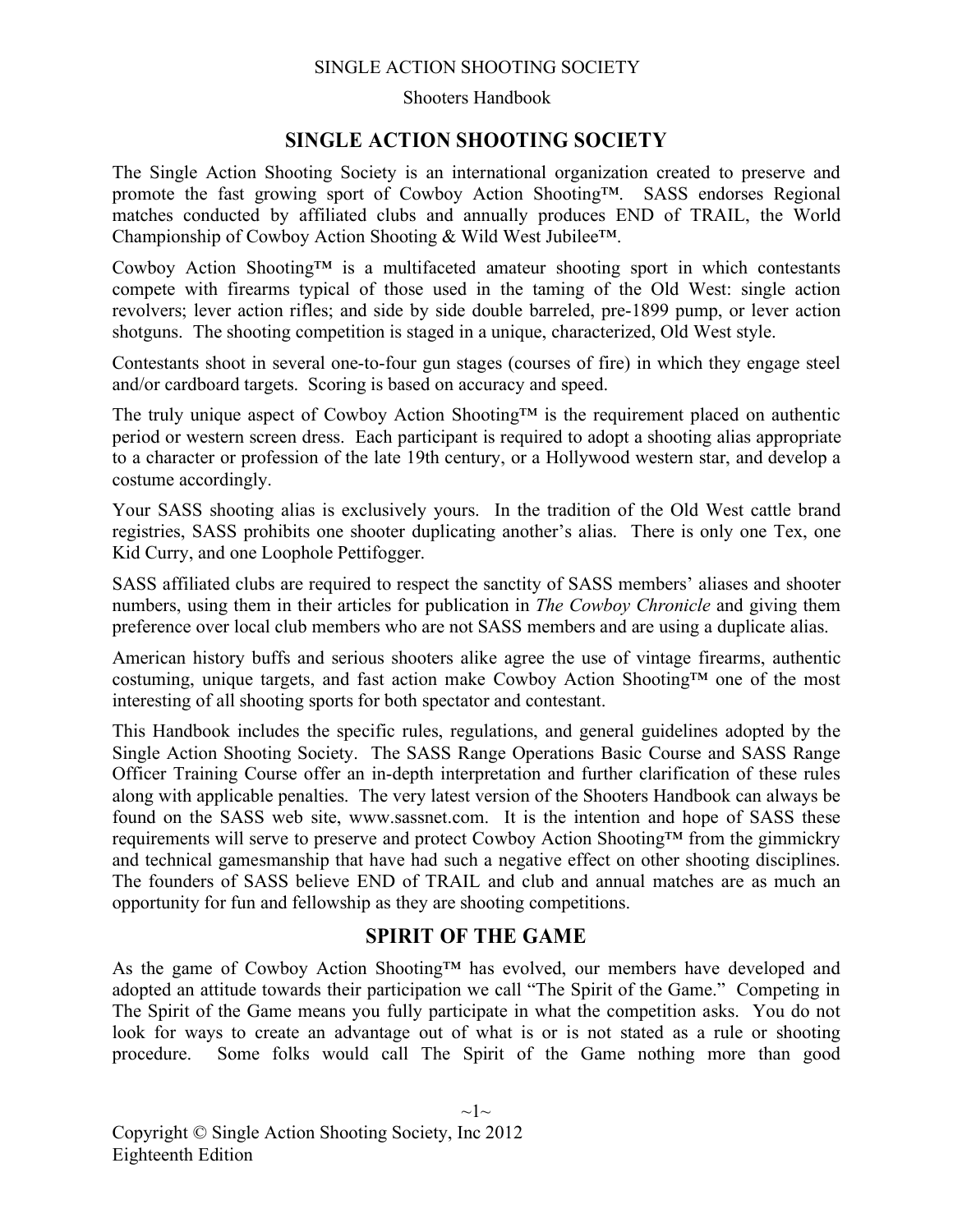#### Shooters Handbook

sportsmanship. Whatever you call it, if you don't have it, Cowboy Action Shooting™ is not your game.

A "spirit of the game" infraction occurs when a competitor willfully or intentionally disregards the stage instructions in order to obtain a competitive advantage (i.e., taking the penalty would result in a lower score or faster time than following the instructions) and is not assessed simply because a competitor "makes a mistake." In such a case, in addition to any penalties for misses, a 30-second failure to engage/Spirit of the Game penalty is assessed. Shooting ammunition that does not meet the power factor or minimum velocity is also a "spirit of the game" infraction. Two "spirit of the game" penalties within a match will result in a Match Disqualification.

## **SELECTING AN ALIAS**

Every SASS member is required to select a shooting alias representative of a character or profession from the Old West or the western film genre. Your alias may not in any way duplicate or easily be confused with any other member's alias. SASS Headquarters is the final arbiter of whether an alias is acceptable or not.

These rules are enforced in accepting a new alias for SASS registry:

- It must be "printable" before a wide audience.
- No duplications are permitted.
- If it SOUNDS the same, it is the same.
- Adding "too," "II," etc. is not acceptable.
- "Ranger" could become "Texas Ranger" but not "The Ranger." "John Henry Chisum" could be modified to "Jack Chisum" but not "John H. Chisum" or "Jon Henry Chisum."
- Historical names may not be modified to make them different. "Wyatt Earp" and "Marshal Wyatt Earp" are considered the same.

The SASS Alias Registry changes daily. Telephone, fax, or email the SASS office to confirm the availability of your alias choice.

If an acceptable alias is not selected, the member's SASS number will be used. All subsequent name changes are subject to a "name change fee."

## **CLOTHING AND ACCOUTERMENTS**

Cowboy Action Shooting™ is a combination of historical reenactment and Saturday morning at the matinee. Participants may choose the style of costume they wish to wear, but all clothing must be typical of the late 19th century, a B-western movie, or Western television series.

SASS puts a great deal of emphasis on costuming because it adds so much to the uniqueness of our game and helps create a festive, informal atmosphere that supports the friendly, fraternal feeling we encourage in our competitors.

All shooters must be in costume, and we encourage invited guests and family also to be costumed. Shooters must remain in costume at all match events: dinners, award ceremonies, dances, etcetera.

ALL clothing and equipment MUST be worn appropriately, how it was intended and how it would have been worn in the OLD WEST or as seen on B-Western movies and television.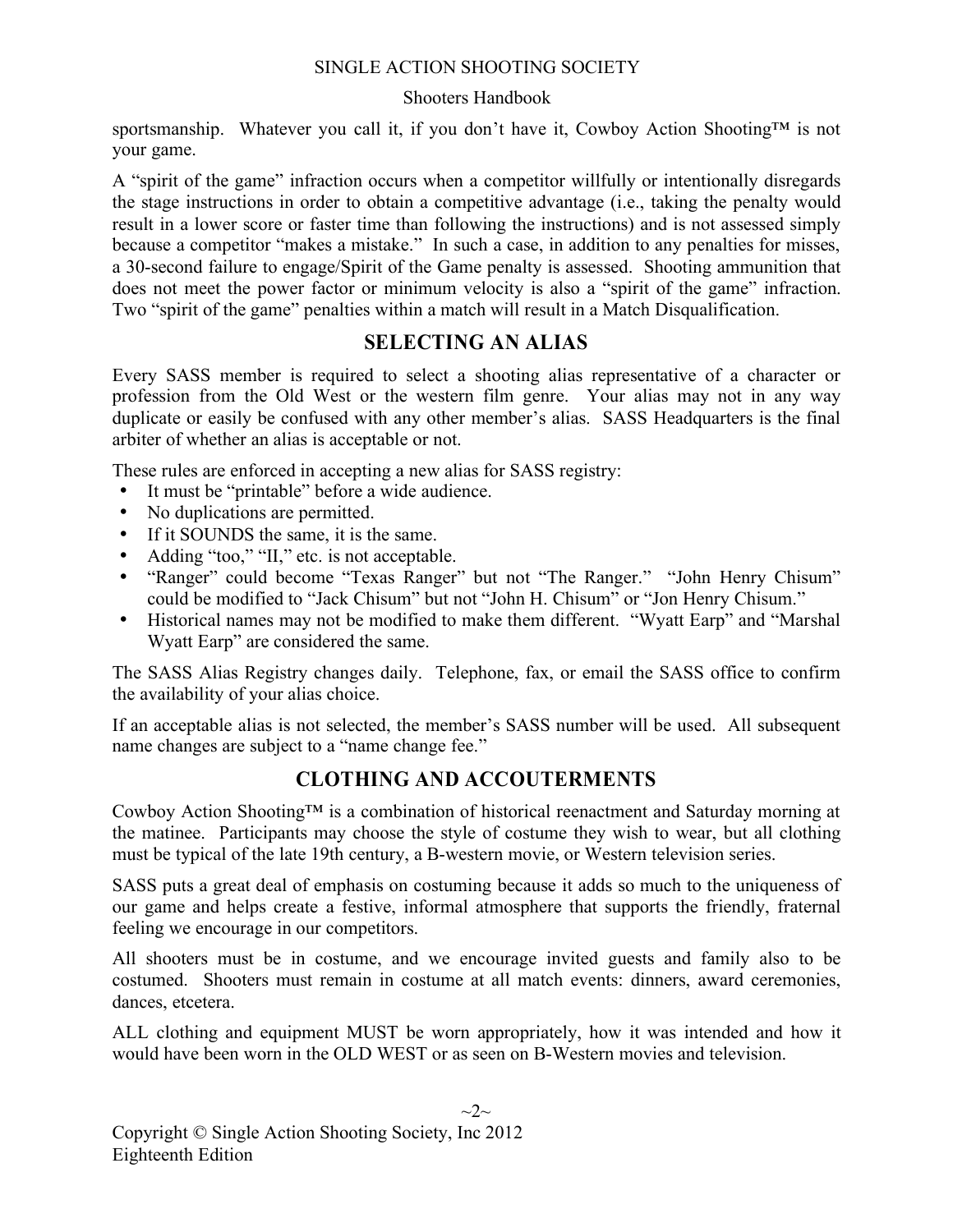#### Shooters Handbook

## **SASS FIREARMS COVENANTS**

SASS Cowboy Action Shooting™ competitions are divided into three separate types of matches: main, team, and side matches. The rules regarding SASS approved firearms depend upon the type of competition in which you are participating.

Original and replicas may be used in competition provided they are in good, safe working order. In each of the respective sections, allowed modifications are listed. Just because a manufacturer designs a part or firearm for this sport or just because a firearm was available, does not necessarily mean it is legal for competition. Only the modifications referenced here as allowed are approved. All others are *illegal*. As any firearm related sport can be inherently dangerous, SASS does not recommend or suggest the modification of any firearm or the removal of any safety device. Participants in this sport accept responsibility for the use and/or modifications of their firearms and do not depend upon SASS or any of its affiliated clubs or members to make that judgment for them. Please consult with the firearm manufacturer prior to making any firearm modifications. Firearms must operate as intended by the original pre-1900 designs they depict. Firearms must function in a safe manner.

SASS recognizes the desire to enhance firearm performance. Firearms manufacturers, importers, gunsmiths, and the membership as a whole must use caution in any quest to develop mechanisms designed to enhance the operation of firearms for SASS Cowboy Action Shooting™. Any firearm modification not referenced in this Handbook is *prohibited*. Parties interested in having modifications, parts, or firearms considered for approval and inclusion in the SASS accepted modification text can request a Firearms Modification Consideration application from SASS. Written receipt of acceptance from SASS will be the ONLY source of approval. Unless referenced within these Covenants, any modifications, parts, or firearms used without this approval are illegal.

A stage disqualification is issued for each stage in which a non-SASS legal firearm is used.

## **ALL FIREARMS**

- All firearms must be designed to fire by use of an impact mechanism such as required by centerfire primers, rimfire primers, or percussion caps. All other firing mechanisms are illegal.
- Internal modifications not referenced here that cannot be seen while the firearm is at rest (action closed) are allowed provided they do not affect the external operation or directly conflict with one of the modifications listed here.
- Modifying the firing, cocking, chambering, or levering mechanism in any way that changes the process from an entirely manual operation to any other style operation (e.g., blowback operation, gas operation, or recoil operation) is expressly prohibited.
- All firearms may be repaired and/or restored to their original condition.
- Replacement parts may be made from materials other than the original unless such material is specifically prohibited.
- All parts may be smoothed, reprofiled, polished, deburred, or replaced provided they are not prohibited in these Covenants.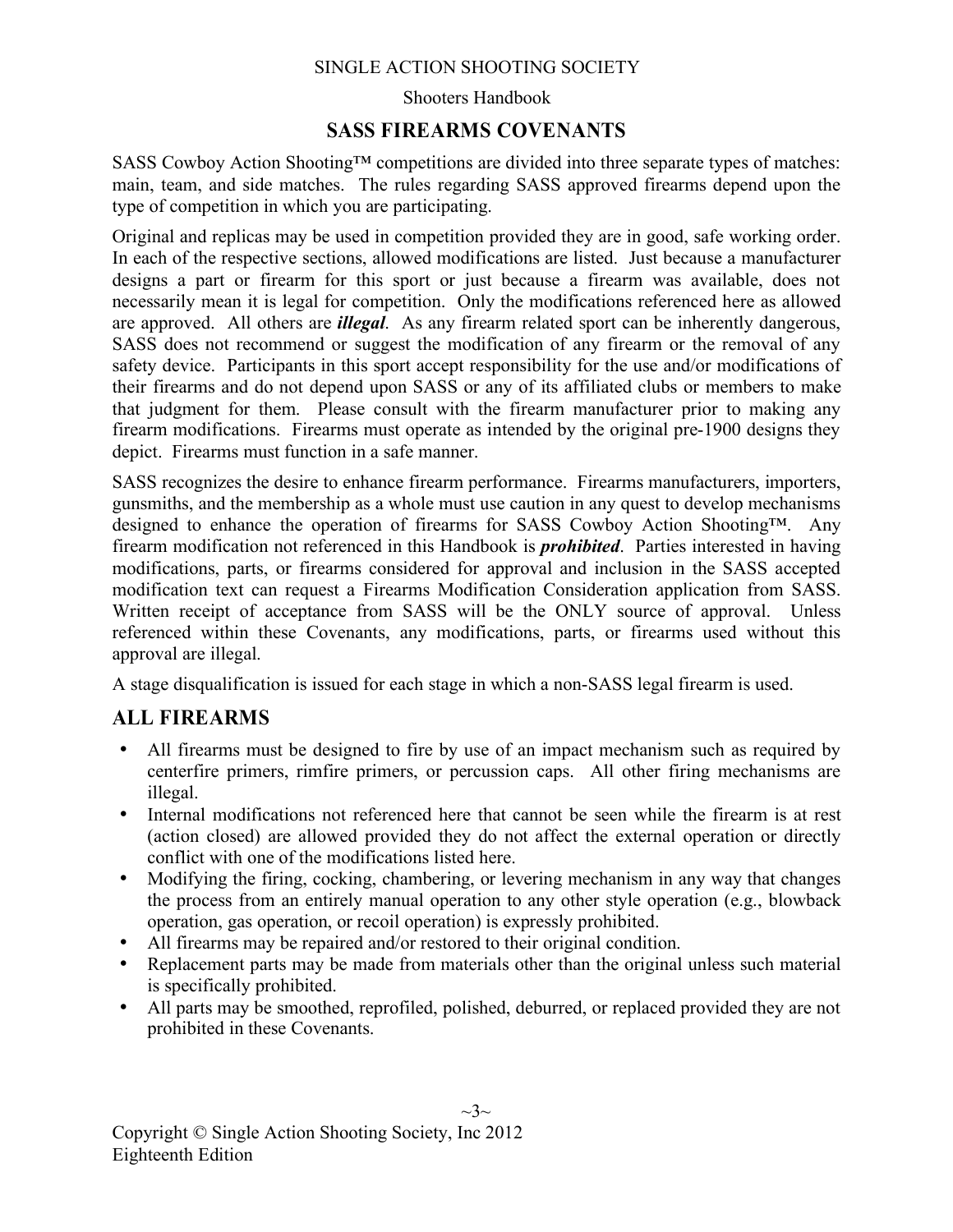#### Shooters Handbook

## **HAMMERS**

- Hammers may be replaced or exchanged with hammers designed for the same frame size (e.g., small frame revolver hammers may not be installed on large frame revolvers or vice versa).
- Internal parts of the hammer may be changed (e.g., to allow for a half-cock notch on a revolver).
- Bisley style revolver hammers may only be used when mated with a Bisley style grip frame.
- Ruger Super Blackhawk/Montado style revolver hammers (i.e. lowered and widened hammers) are acceptable on both adjustable and fixed sight model revolvers.
- Hammer stops may be added.
- The hammer travel distance on any revolver may be adjusted.
- Rear sight notches cut into the revolver hammer may be widened.
- Hammer spur grooves may be recut.

## **BARRELS**

- Barrels or chambers may be rebored, lined, or sleeved to any of the approved calibers or gauges for that particular firearm provided industry safe limits are maintained.
- Original barrels may be replaced with new barrels of correct styles (e.g., round, octagon, half-round) for that type of firearm.
- Barrels may be shortened and/or crowned.
- Rifle barrels must maintain a length of at least 16 inches.
- Rifle barrels may be altered to accept mounting hardware for an alternative tube magazine configuration and capacity appropriate to the model of firearm being altered.
- Barrels may be altered to accept period style sights as described within the Sights Section.<br>• Shotoun barrels must maintain a length of at least 18 inches
- Shotgun barrels must maintain a length of at least 18 inches.
- Shotgun barrels may have internal choke tubes installed provided they do not extend beyond the muzzle.
- No heavy competition or "Bull Barrel" is allowed on revolver caliber firearms.
- Barrels must be made of steel or iron only.
- Visible counter-weighting devices are not allowed.
- Compensating ports are not allowed.

## **TRIGGERS AND TRIGGER GUARDS**

- Triggers may be profiled to narrow their width.
- Trigger position may be adjusted.
- Trigger stops may be added.
- Shotgun trigger guards may be wrapped with leather or other natural material.
- Bending the trigger guard on side by sides so triggers are more exposed is not allowed.
- Trigger shoes are not allowed.

## **STOCKS AND GRIPS**

- The length or style of stock may be altered or replaced (e.g., a carbine style stock may be interchanged for a rifle stock and vice-versa).
- Checkering, carving, or laser engraving is allowed on fore-stocks, buttstocks, and revolver grips.

 $\sim$ 4 $\sim$ 

Copyright © Single Action Shooting Society, Inc 2012 Eighteenth Edition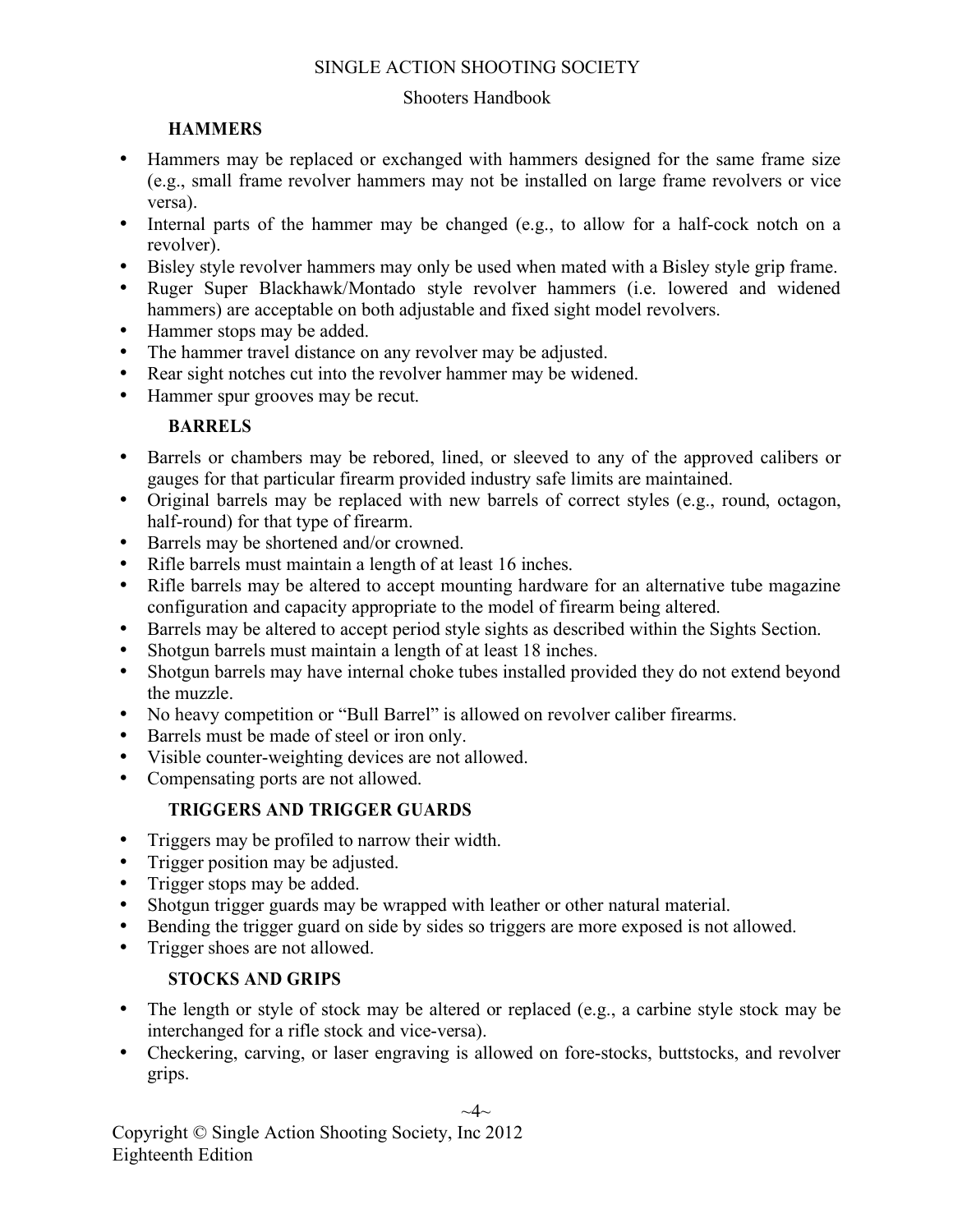#### Shooters Handbook

- A permanently fitted, non-adjustable, lace on, or slip on recoil pad is allowed on the buttstock of rifles and shotguns.
- Buttplates may be changed to a buttplate style that was generally available from the original manufacturer.
- A piece of leather or similar natural material may be attached to the buttplate or butt stock.
- Grips or stocks of simulated or natural materials are acceptable provided they are not customized to constitute a "target" grip or stock. That is, they must be of the same basic shape as grips or stocks found on original firearms.
- Revolver grips must conform to the front and rear of the grip frame but may extend beyond the bottom surface.
- Contemporary rubber grips, modern target grips, grip tape, and the like are not allowed.
- A slide on leather cover to protect the offhand from barrel heat is allowed on side by side shotguns.
- Leather on a pump shotgun's fore end or grip surface is not allowed.

## **SIGHTS**

## **ALL FIREARMS**

- Sights must look like sights available during the cowboy era—bead, blade, simple post, or otherwise approved front sights (such as the XS Cowboy Express) made of materials such as steel, iron, ivory, faux ivory, brass, gold, pewter, copper, or silver are allowed.
- Colors other than those of the materials referenced above or any "fluorescent" materials may not be applied to either front or rear sights.
- Rear and front sights may be "blacked" painted, or plated in the colors of the previously listed materials. If blacking, paint, or plating is applied to a revolver front sight, it must cover the entire rear surface of the sight to give the appearance of a solid material.
- All rear sights may have their openings adjusted.
- The front sight may be raised or lowered to bring point-of-aim and point-of-impact into alignment.
- The back of the front sight may be serrated.

## **RIFLE**

- Tang mounted rear sights may utilize changeable "peep" apertures and eyecups.
- No bolt or receiver mounted sight is permitted.
- Dovetails may be milled in the barrel for sight replacement.
- Beech style front sights and sight hoods are allowed.
- Front sights may include a bead or insert of steel, iron, ivory, faux ivory, brass, gold, pewter, copper, or silver. The bead or insert shall be the color of the material.
- Rear sights may utilize an insert of the same color as the rear sight to allow easy sight adjustment.
- Ramp style front sights are allowed if original to the firearm.
- Modern style click adjustable barrel or receiver sights are not allowed.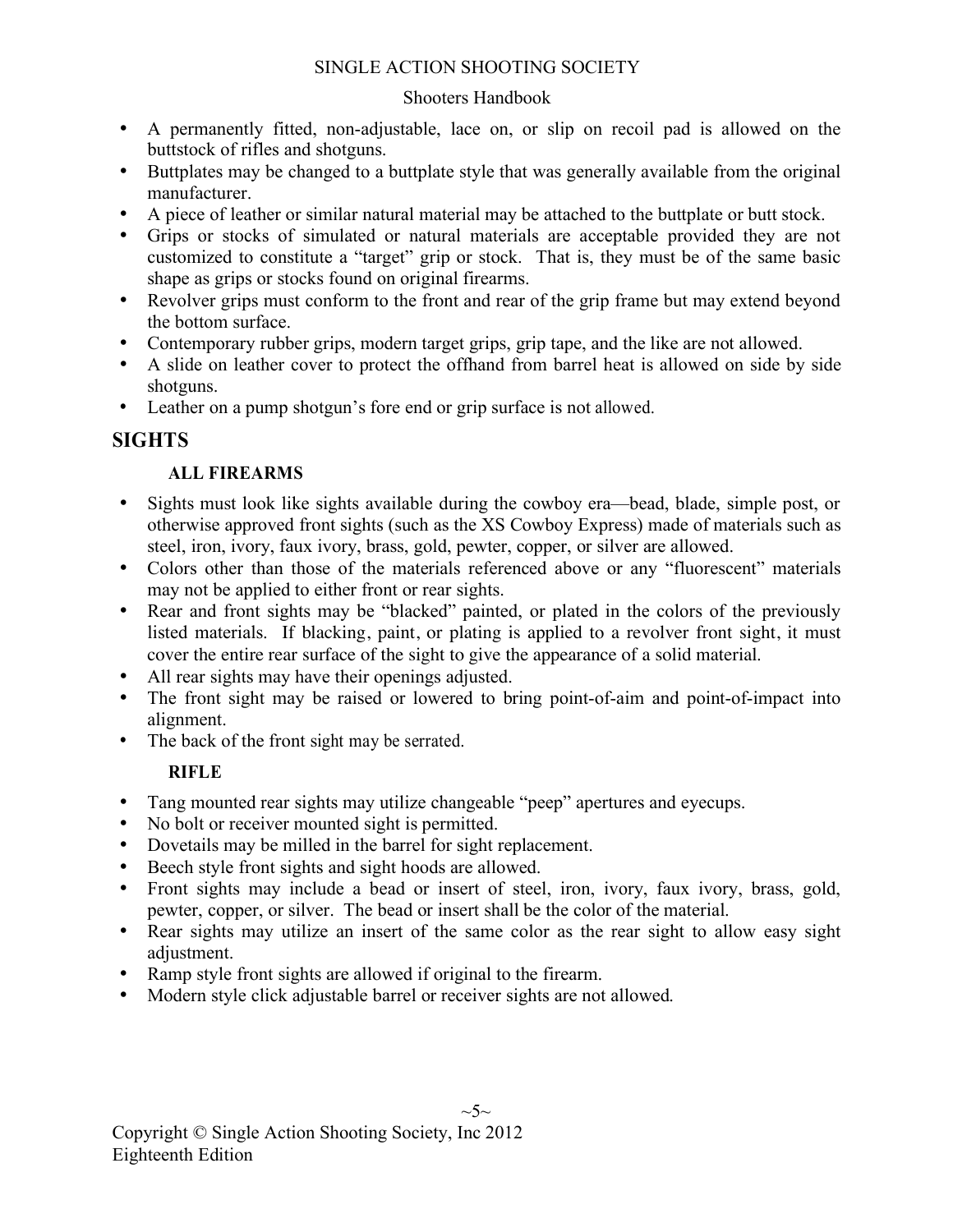#### Shooters Handbook

#### **REVOLVER – FIXED SIGHT MODELS**

- Fixed sight revolvers may only use traditional style, barrel mounted, fixed metallic foresights of a simple blade, bead, or post configuration.
- A simple open notched rear sight cut into the frame, hammer, or latch mechanism is the only rear sight allowed.
- Ramp style front sights are not allowed.
- Beaded post front sights or inserts are not allowed.<br>• Allowed Exceptions: Original open-top cartridge re
- Allowed Exceptions: Original open-top cartridge revolvers, cap and ball revolvers, cartridge conversion revolvers, and their modern made replicas may have either a dovetail front or rear sight, and they must conform to the types commonly found on the originals. Barrel mounted rear sights are allowed on open-top revolvers. The Beretta "Laramie" rear latch with the adjustable rear sight may be replaced with the rear latch (with fixed sight) from the "Russian" Model to be allowed as a fixed sight model revolver. Any other revolver by whatever manufacturer or model that has either a dovetailed or screw adjustable front or rear sight, whether movable or adjustable, is an adjustable sight revolver.

#### **REVOLVER – ADJUSTABLE SIGHT MODELS**

- Adjustable sight revolvers may have dovetailed or adjustable rear sights and/or dovetailed front sights.
- The rear of adjustable sight revolver front sights may be reshaped (such as rounded).<br>• Ramn style front sights are allowed if original to the firearm
- Ramp style front sights are allowed if original to the firearm.
- Beaded post front sights or inserts are not allowed.
- Adjustable sight revolver REAR sights may be replaced with commonly available sights of the same size and type. Modern replacement target sights such as the Bomar and Millett type sights are not allowed.
- Rear sights may utilize an insert of the same color as the rear sight to allow easy sight adjustment.
- Adjustable sight revolver FRONT sights may not be undercut.

## **SHOTGUN**

• Front sights may be bead or simple post types.

## **COSMETIC EMBELLISHMENT**

- Period style tacks, carving, engraving, checkering, inlays, and other such embellishments are allowed on stocks and grips provided they do not constitute any kind of radical or target type grip enhancement.
- Receiver, frame, grip frame, cylinder, or barrel engraving is permitted provided it does not constitute a grip enhancement.
- No portion of the grip frame may be checkered, stippled, serrated or otherwise modified to constitute a grip enhancement.
- A light bead blasted finish may be applied to the exterior of any SASS firearm.
- Metal surfaces may retain their natural color or be blued, browned, plated (such as nickel, gold, or silver), blacked, color case hardened, aged to a patina type finish, or jeweled.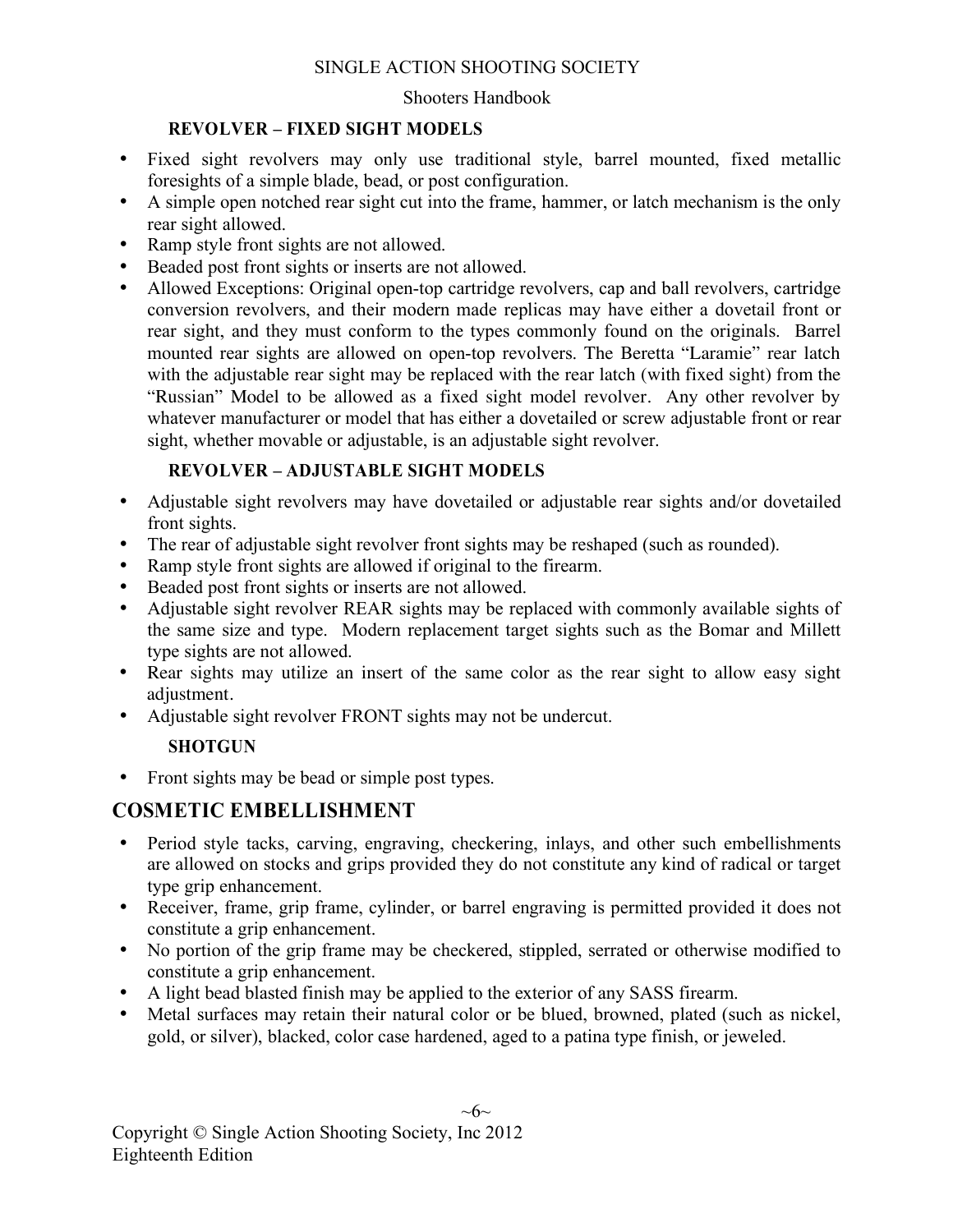#### Shooters Handbook

## **SCREWS**

• Factory screws may be replaced with socket head cap or other type screws.

## **FRAMES AND RECEIVERS**

- Frames and receivers may be drilled and tapped (e.g., to accept approved type sights).
- Ruger Blackhawk and Ruger Old Army adjustable sight frames may be modified by removing the rear sight assembly, welding up the sight cutout, recontouring the frame top strap, and cutting a new sight notch to replicate Colt SAA or Vaquero frames. The reconfigured frame must be mated with a conventional Ruger Vaquero type barrel, hammer, and the original grip frame assembly in order to be allowed as a fixed sight model revolver.
- Percussion revolvers may be converted to accommodate cartridge-firing mechanisms common to the period. They may also be modified by adding a narrow cap guard to the recoil shield and undercut the hammer (i.e., Manhattan modification). Reproduction percussion revolvers may have the frame contoured to approximate original type designs.
- The dimensions of the ejection port on a slide action shotgun may not be altered.

## **LEVERS**

- "John Wayne" style levers may be substituted on rifles for the standard factory lever.
- Levers may be wrapped or padded with leather or other natural material.
- Filler "blocks" or other such mechanisms designed to prevent all or drastically limit movement of the fingers within the lever loop are not allowed.
- With the exception of the "John Wayne" levers, any replacement lever must maintain the same basic contour and size as the original lever.
- The lever may be cut and welded provided the basic exterior contour and size is not changed.
- The exchange of an 1873 rifle lever with an 1866 rifle lever is allowed.
- All lever action rifles must have a lever travel distance of not less than 4-1/8 inches when measured as follows:

With the action closed, measure three inches back from the back edge of the trigger at the point where it enters the frame. Mark this point on both the bottom of the buttstock and the lever opposite the buttstock mark. Open the lever to its maximum extension and measure the distance between the two marks.

*Exception: The Browning BL-22 in .22 caliber, is a legal rifle for the Buckaroo Category and is a legal rifle for .22 caliber rifle side matches.*

## **FEED / LOADING MECHANISMS**

- The carrier and/or lifter mechanisms in rifles may be lightened, welded, modified, or replaced.
- A "two-shot" drop type system for lever action shotguns may be added.
- Loading lever mechanisms on percussion revolvers may be removed or modified to accommodate barrel length changes.
- The seating mechanism on percussion revolvers may be removed or may be modified to adjust seating depth.

 $\sim7\sim$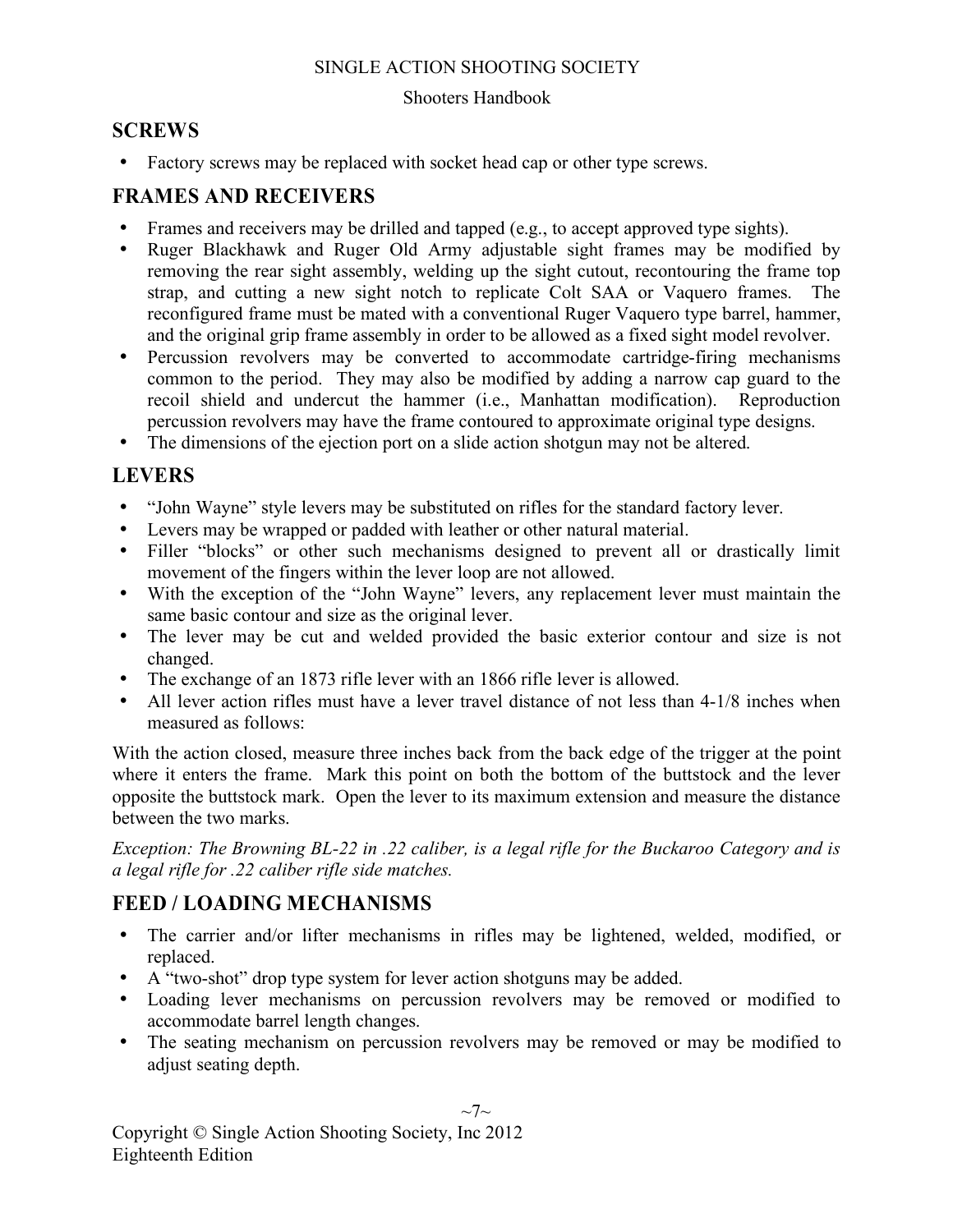#### Shooters Handbook

## **FIRING PINS**

- The length of the firing pin may be extended.
- The visible contour of the rear portion of firing pins or firing pin extensions may not be altered.
- Friction reducing devices such as roller bearings are not allowed on the rear portion of firing pins or firing pin extensions.

## **RECOIL REDUCERS**

• Internal recoil reducing devices may be added.

## **REVOLVER EJECTOR RODS**

• Colt style bullseye or crescent ejector rods may be installed.

## **REVOLVER GRIP FRAMES**

- Birdshead grip frames and grips may be installed on any SAA or its modern replicas but may not be used with Bisley style hammers.
- Grip frames may be replaced, "rounded," or extended (e.g., the exchange of a Single Action Army grip frame with an 1860 Army grip frame and vice versa).
- Brass or aluminum grip frames are allowed.
- Bisley style grip frames may only be used when mated with a Bisley style hammer.

## **REVOLVER CYLINDER PINS**

- The cylinder pin may be shortened.
- A screw may be used to secure the cylinder pin.

## **REVOLVER CYLINDERS**

- Centerfire and rimfire cylinders may have no less than five and no more than six chambers.
- The front of the cylinder may be beveled.
- Unfluted cylinders may be fluted.
- Lead in grooves may be cut or extended.
- The revolver may be altered to allow the cylinder to spin in either direction.
- Cylinders may be rebored, lined, or sleeved to any of the approved revolver calibers provided industry safe limits are maintained.
- Cylinders must be made of steel or iron only.

## **SHOTGUN BREAK ACTION**

- Internal mechanisms to guarantee break action shotguns do not close accidentally may be added or modified.
- The open angle for break action shotguns may be increased.
- The top opening lever on break action shotguns may be bent (reprofiled) by no more than  $\frac{1}{2}$ " from the center of the tang to the outside edge of the lever.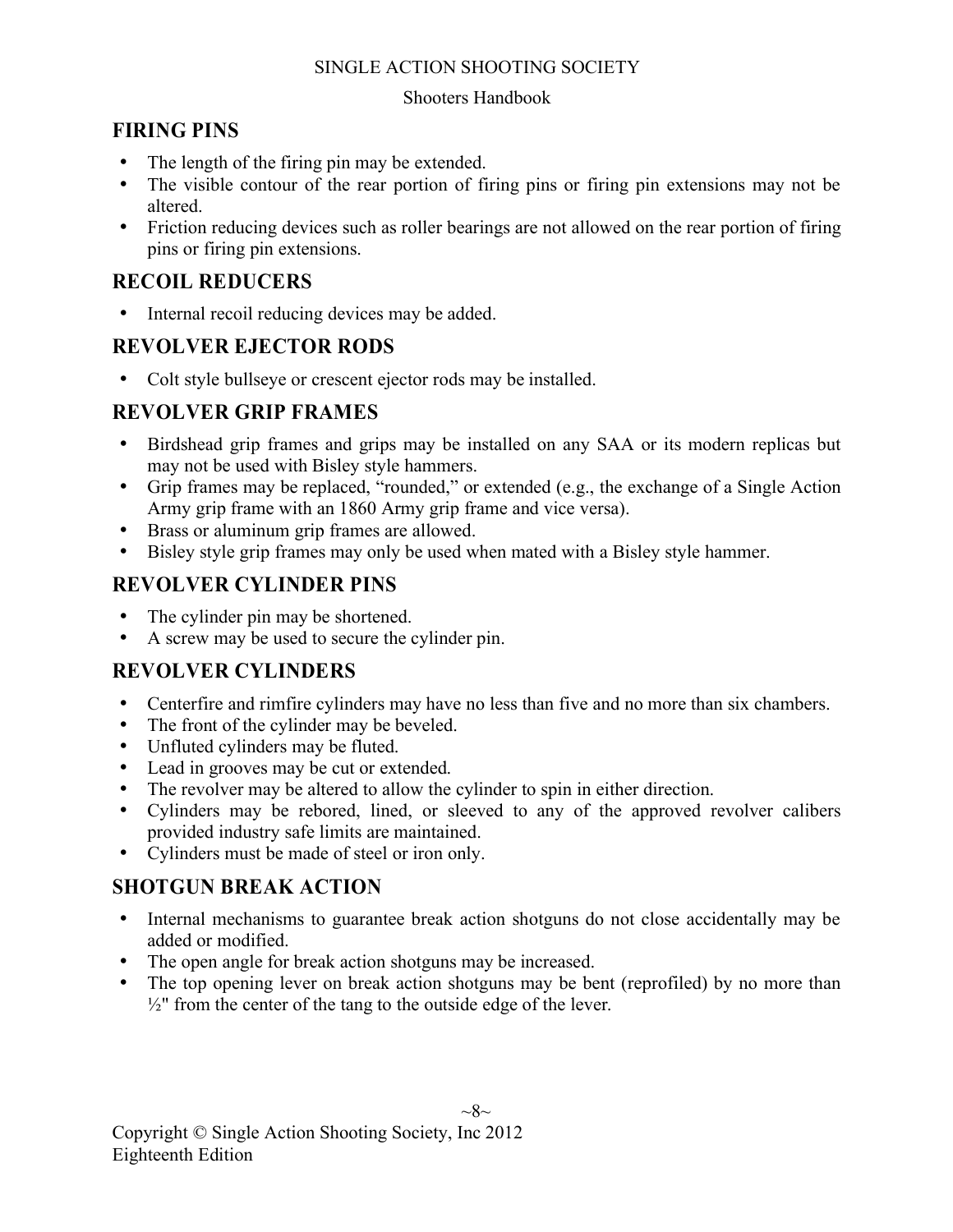#### Shooters Handbook

## **RIFLE REQUIREMENTS**

Rifles or carbines used in the main and team matches must be original or replicas of lever or slide action rifles manufactured during the period from approximately 1860 until 1899, incorporating a tubular magazine and exposed hammer. Rifles with box magazines may not be used. Certain shooting categories require a specific type of rifle and ammunition to be used. Please see the shooting categories for further information

#### **RIFLE CALIBERS**

- Must be centerfire of at least .32 caliber and not larger than .45 caliber.
- Must be in a caliber commonly available in revolvers. Examples include, but are not limited to, .32-20, .32 Magnum, .357 Magnum, .38 Special, .38-40, .44-40, .44 Special, .44 Magnum, and .45 Colt. The only allowed exceptions are the .25-20 and .56-50. No rifle calibers such as .30-30 or .38-55 are allowed.
- Buckaroo/Buckarette Category competitors choosing to utilize .22 caliber firearms must use standard velocity .22 caliber rimfire ammunition only.

## **REVOLVER REQUIREMENTS**

Original single action revolvers manufactured prior to 1899, their approved replicas, and the SASS approved single action adjustable sight revolvers are the only revolvers approved for use in SASS main match competition. The rules relative to SASS approved revolvers depend upon the competition category in which one participates. Sights are a major factor for determining in which category a revolver may be used. Certain shooting categories require a specific type of revolver and ammunition be used. Please see the shooting categories for further information.

No more than two main match revolvers may be carried to the firing line.

#### **REVOLVER CALIBERS**

- Must be centerfire calibers of at least .32 caliber and no larger than .45 caliber or percussion calibers of at least .36 caliber and no larger than .45 caliber.
- Must be in a caliber commonly available in revolvers. Examples include, but are not limited to, .32-20, .32 Magnum, .357 Magnum, .38 Special, .44 Magnum, .44-40, and .45 Colt.
- Standard velocity .22 caliber rimfire ammunition is allowed within the Buckaroo Category only.
- Although the .32 caliber revolvers and .36 caliber cap and ball revolvers are legal, they may not be powerful enough to handle all reactive targets.

## **SHOTGUN REQUIREMENTS**

Any side-by-side or single shot shotgun typical of the period from approximately 1860 until 1899 with or without external hammers, having single or double triggers is allowed. Automatic ejectors are allowed on single shot break action, lever, and pump action shotguns ONLY. Sideby-side shotguns may not use automatic ejectors. Lever action, tubular feed, exposed hammer shotguns of the period are allowed, whether original or replicas. The only slide action shotgun allowed is the Model 1897 Winchester shotgun, whether original or replica. Certain shooting categories require a specific type of shotgun and ammunition to be used. Military configurations are not allowed (i.e., trench guns). Please see the shooting categories for further information.

 $\sim 9$ ~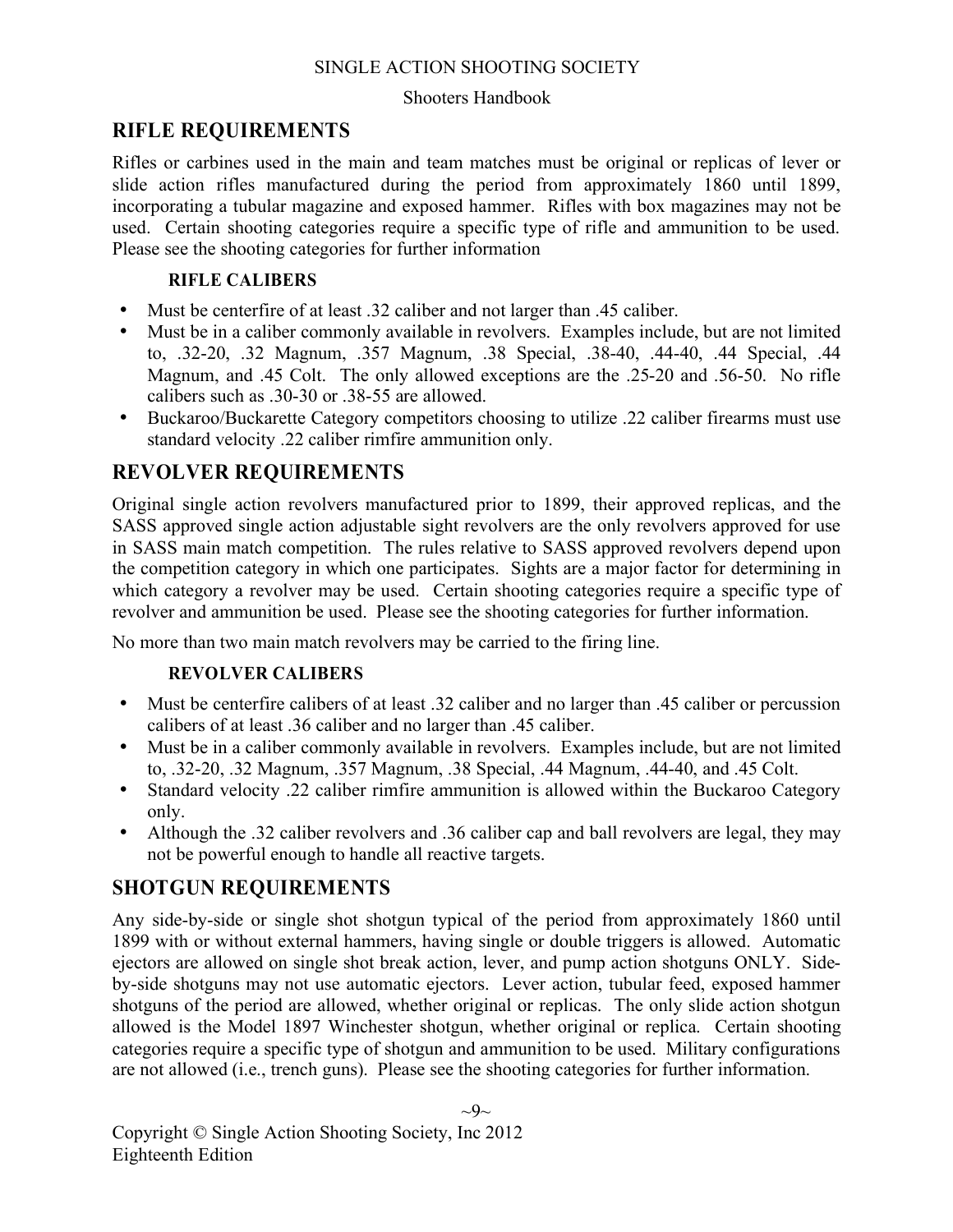#### Shooters Handbook

#### **SHOTGUN GAUGES**

- Side-by-side, single shot, and lever action shotguns must be centerfire of at least 20 gauge and no larger the 10 gauge.
- Slide action shotguns must be centerfire of at least 16 gauge and no larger than 12 gauge.<br>• Side-by-side single shot and lever action centerfire shotguns in 410 are allowed within
- Side-by-side, single shot, and lever action centerfire shotguns in .410 are allowed within the Buckaroo Category only.

ANY EXTERNAL MODIFICATION TO ANY FIREARM NOT SPECIFICALLY REFERENCED IN THIS HANDBOOK IS EXPRESSLY PROHIBITED!

## **OTHER APPROVED FIREARMS**

The following additional firearms have been approved for use:

- Small frame Model P revolvers such as the Cimarron Firearms Lightning, Uberti Stallion, and Ruger Single Six .32 H & R Magnum.
- Henry Big Boy Rifle (not legal in Classic Cowboy/Cowgirl Categories).
- US Firearms Omni Potent Revolver.
- Marlin 1894 Tube Feed Rifle—.32 H&R Magnum.
- Original or replica Nagant Single Action Revolver.

## **HOLSTERS, CARTRIDGE BELTS, AND BANDOLEERS**

- All handguns must be carried in a safe holster capable of retaining the firearm throughout a normal range of motion.
- Main match holsters must be located one on each side of the belly button and separated by at least the width of two fists at the belt. (Note: Pocket pistol and Derringer holsters are not "main-match" holsters.)
- Holsters may not depart from the vertical by more than 30 degrees when worn.
- Ammunition required for reloads during the course of any stage must be carried on the shooter's person in a bandoleer, cartridge/shotshell belt loop, pouch, holster, or pocket or be safely staged as required by stage instructions. Leather belt slide ammo loops are acceptable; however, shotgun shell slides may not be worn over shotgun loops on an ammo belt. Shotgun loops must be in a single row. Rifle and revolver ammunition may not be carried in a shotshell loop. No ammunition may be carried in the mouth, ears, nose, cleavage, or any other bodily orifice.
- Bandoleers, cartridge belts, and pouches must be of traditional design (e.g., bandoleers must be loose and not secured in any way to prevent movement). Modern drop pouches, combat style shotgun loops, wrist or forearm bandoleers, and such are not allowed. Pouches shall have a flap and must carry their contents loose, with no special provisions to organize the contents for rapid retrieval. .
- Cartridge loops must not have a metal or plastic liner. However, the entire loop may be made of metal.
- Shotgun ammo loops may not accommodate more than two rounds per loop, and rifle/revolver ammo loops shall accommodate only one round per loop.
- Ammo belts must be worn so all ammo is positioned at or below the belly button.
- Shotgun ammo loops must conform to the shooters contour (i.e., not tilt out from the belt).
- Cartridge loops mounted on a firearm's stock or forearm, are not allowed.

 $\sim 10\sim$ 

Copyright © Single Action Shooting Society, Inc 2012 Eighteenth Edition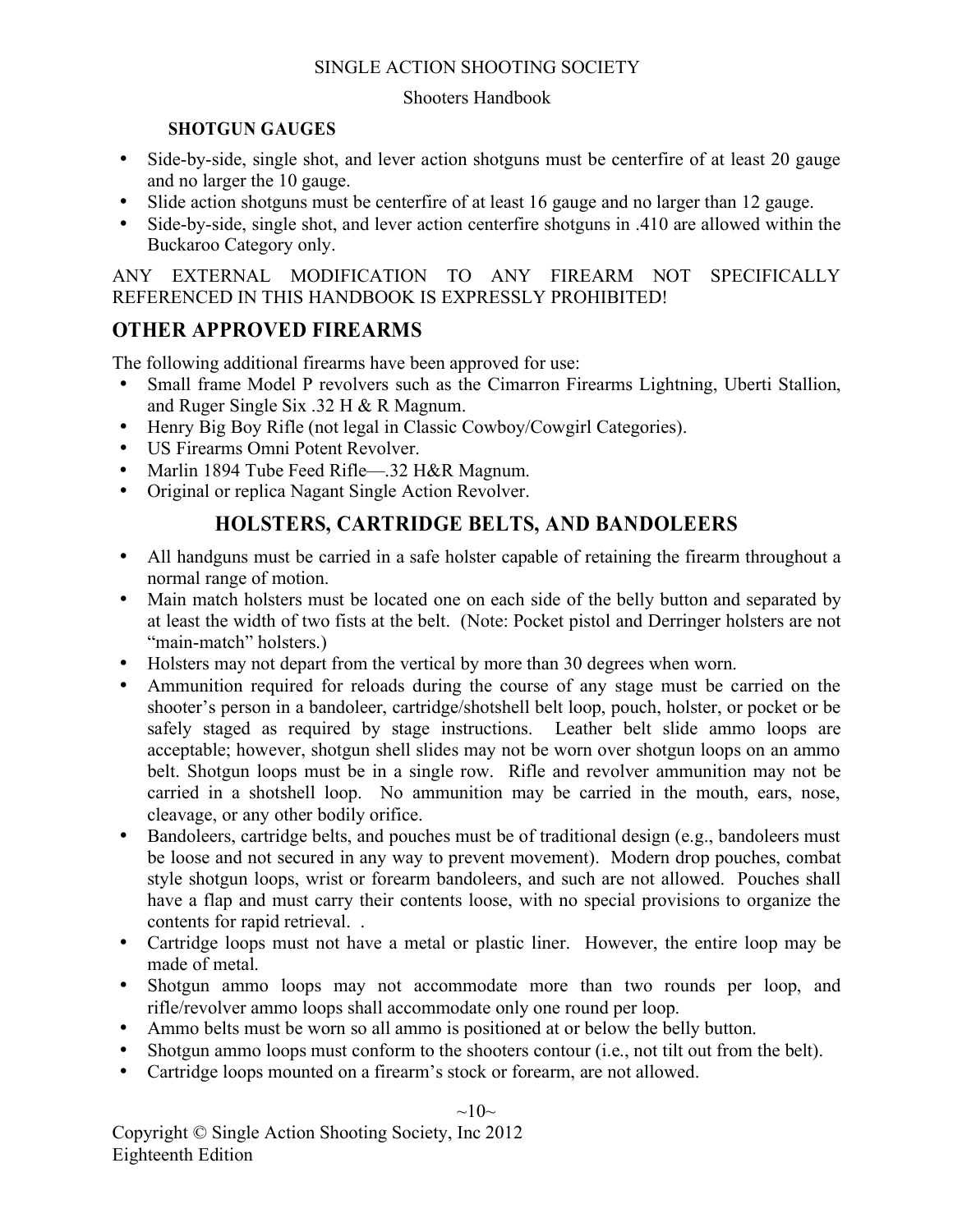#### Shooters Handbook

## **AMMUNITION**

The minimum standard for center-fire ammunition used in all smokeless categories in all SASS matches State, Regional, National, International, and World Championship Competitions is not less than a minimum power factor of 60 and no velocity may be less than 400 fps. The maximum velocity standard for revolvers is 1000 fps. The maximum velocity standard for rifles is 1400 fps. Pocket pistols, derringers, and long-range rifles are exempt from the power factor and velocity requirements.

Power factors are simply calculated by multiplying the bullet weight times the velocity and then the resulting number is divided by 1000. Some examples are as follows:

100 gr bullet traveling at 600 fps has a power factor of 60: (100x600)/1000=60.00

77 gr bullet traveling at 800 fps has a power factor of 61.6 (77x800)/1000=61.60

200 gr bullet traveling at 400 fps has a power factor of 80 (200x400)/1000=80.00

- Shooters may be held responsible for damage caused to a target or injury to personnel due to "bounce back" because of inappropriate ammunition. This major safety violation is grounds for "instant disqualification" and ejection from the match.
- Revolver and rifle ammunition may not be jacketed, semi-jacketed, plated, gas checked, or copper washed. It must be all lead. Molydisulfide coated bullets or equivalent are acceptable.
- Revolver and rifle ammunition must be of "single projectile" design. "Multiple projectile" bullets are illegal.
- Ammunition with bullets recessed below the case mouth is disallowed.
- Throughout this manual, blackpowder means blackpowder, or a blackpowder substitute such as Pyrodex, 777, APP, or comparable propellants intended for muzzle loading firearms. Propellants containing nitrocellulose are prohibited as blackpowder substitutes. Any combination of smokeless and blackpowder (so called duplex loads) is specifically prohibited.
- Shotgun shot size must be number 4 lead birdshot or smaller for all events (no steel or plated shot).
- Magnum and high velocity shotgun shell loads are not allowed.
- Shotgun shells shall not be sized down by the use of any die not manufactured for the specific gauge.
- Shotgun Shell shall not be scored (ringed) as to cause the shot-shell case, wad, and shot column to be shot from the firearm as one projectile.
- Pump and lever action shotguns are allowed to load no more than two live rounds at a time in the main match stages unless specified in the stage description. In team events, shotguns may be loaded to their maximum magazine capacity.
- All centerfire or rimfire ammunition must be designed to package the bullet, gunpowder, and primer into a single metallic case precisely made to fit the firing chamber of the firearm. The primer must be of the type that uses only a small charge of impact sensitive chemical that may be located at the center of the case head or at its rim. Electrically fired ammunition is illegal.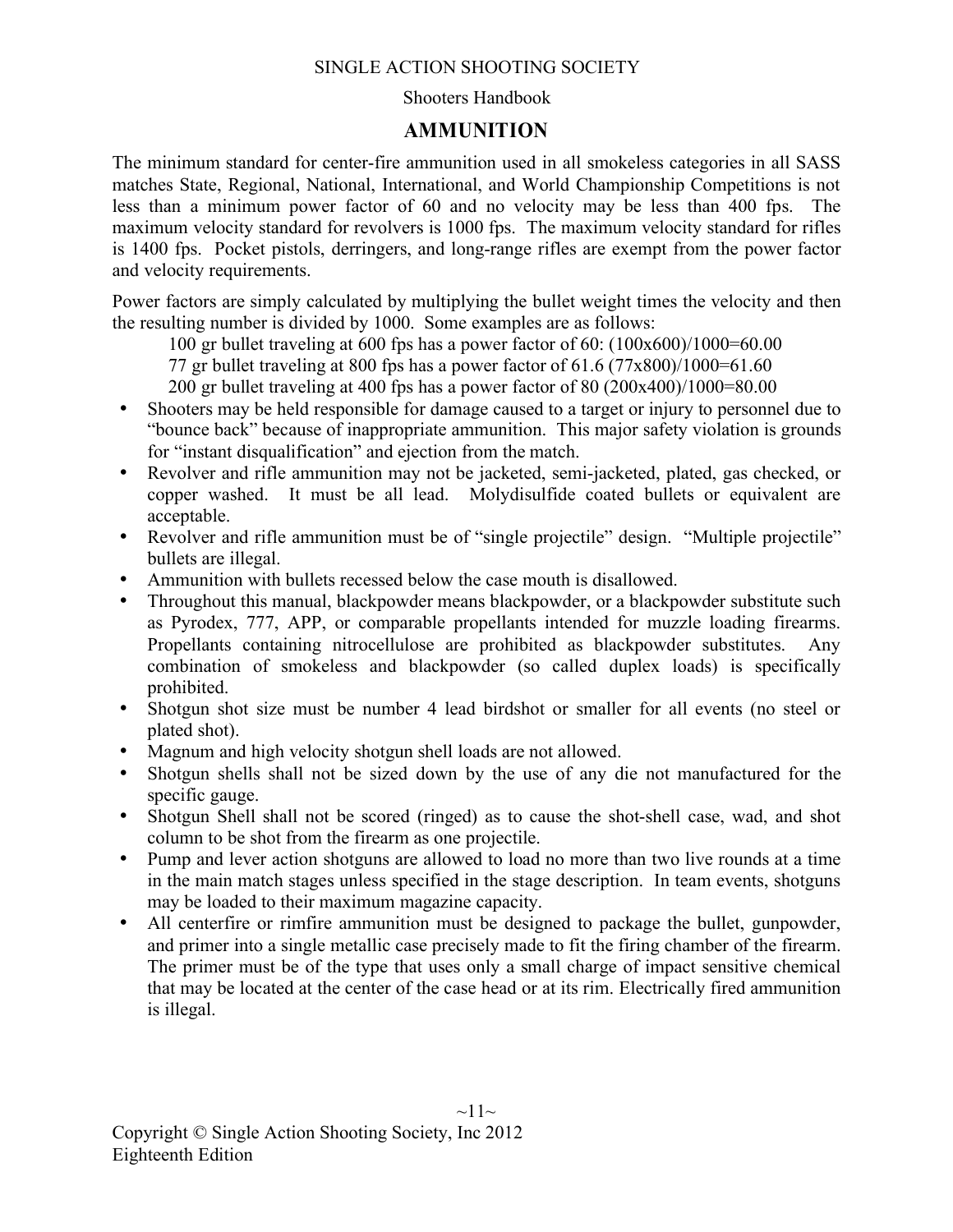#### Shooters Handbook

## **CATEGORIES**

SASS recognizes shooting categories based upon age, gender, costuming, equipment, shooting style, and/or propellant. The age for a competitor is determined by their age on the first day the match starts. All SASS categories may be subdivided by gender (e.g. Lady Duelist, Lady Gunfighter, Lady 49'er, Lady Wrangler, etc.). Competitors may compete within any category for which they qualify. There are no men's categories.

## **AGE BASED**

- Any Main Match revolver.
- Revolvers may be shot any style except Gunfighter.<br>• May use any SASS-legal main match shotgun and a
- May use any SASS–legal main match shotgun and any main match rifle.
- May use any SASS–legal ammunition.
- Juniors are persons aged 16 and under. The category may be subdivided by age and gender. Suggested divisions are "Young Guns" aged 14 through 16 and "Buckaroos" 13 and under. Caution is urged in allowing competitors under age 14. Local laws, regulations, and insurance requirements may prevent matches from offering some age groups.
- Parental consent and supervision is required for all competitors under twenty-one years of age.
- "Buckaroos" must use revolvers, rifles, and shotguns meeting the external standards but may be chambered in .22 LR for revolvers and rifles and .410 caliber shotguns. Standard velocity ammunition for these firearms must be used. Knockdown targets are not required to fall for Buckaroo Category shooters. A hit will be scored as long as the target is clearly hit. An alternate target MUST be provided for all aerial shotgun targets for Buckaroo category competitors.
- Buckaroo Category competitors choosing to use center-fire ammunition in handguns and/or rifles must meet all center-fire power factor and velocity requirements.
- Cowboy Category shooters are competitors of any age range.
- Wrangler Category shooters are competitors 36 years of age or greater.
- Forty-Niners are competitors 49 years of age or greater.
- Seniors are competitors 60 years of age or greater. Senior Duelist is also a recognized Senior Category. Senior Duelist category shooters may use any SASS–legal firearm or ammunition but must shoot Duelist or Double-Duelist Style only,
- Silver Seniors, are competitors 65 years of age or greater.
- Elder Statesmen/Grand Dames are competitors 70 years of age or greater.

## **DUELIST**

- Any Main Match fixed sight model revolver.
- Only Duelist Style or Double Duelist Style may be used.
- "Duelist Style" is defined as shooting a revolver cocked and fired one handed, unsupported. The revolver, hand, or shooting arm may not be touched by the off hand except when resolving a malfunctioning revolver problem or when transferring the revolver from one hand to the other.
- "Double Duelist Style" is defined as shooting a revolver cocked and fired one handed and unsupported, with each hand, that is, left gun with the left hand and right gun with the right

#### $\sim$ 12 $\sim$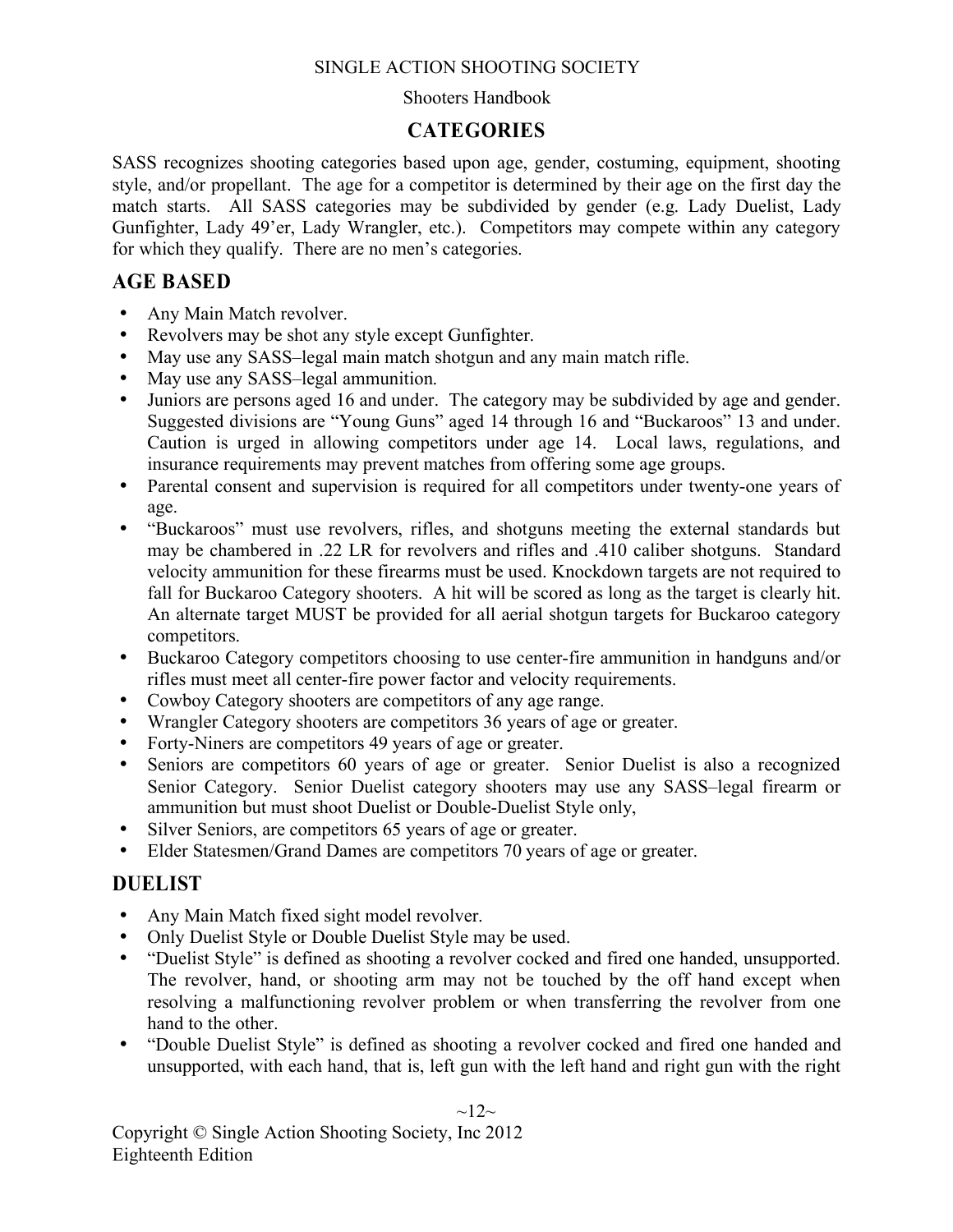#### Shooters Handbook

hand. The revolver, hand, or shooting arm may not be touched by the offhand except when resolving a malfunctioning revolver problem.

- At no time shall the competitor have two loaded revolvers in hand at once.
- May use any SASS–legal main match shotgun and any main match rifle.
- May use any SASS–legal ammunition.

## **GUNFIGHTER**

- Any Main Match fixed sight model revolver.
- Only Gunfighter Style or Double Duelist Style may be used.
- "Gunfighter Style" is defined as shooting with a revolver in each hand. Revolvers must be cocked and fired one handed, unsupported, one right-handed and the other left-handed. There is no set pattern as to how the revolvers are to be fired, but alternating revolvers is clearly the most efficient.
- The Gunfighter and B-Western Categories are the only categories that allow two loaded revolvers "in hand" at the same time.
- When a stage calls for 10 revolver rounds in a single sequence or the use of only one revolver for the stage, the Gunfighter may draw both revolvers and engage the targets. The Gunfighter shall shoot the targets in exactly the same sequence as prescribed in the stage scenario.
- Both revolvers may be cocked at the same time, but must be shot one at a time to facilitate scoring. A Gunfighter may not holster revolvers with the intent to engage another revolver sequence. Once cocked, all rounds must be expended prior to holstering unless the revolvers were drawn at the wrong time or a revolver/ammunition malfunction has occurred. Inadvertently leaving unfired rounds in a revolver is a miss unless the round is under the hammer, then it is a Stage Disqualification.
- Stage design may allow a competitor shooting Gunfighter Style to stage or restage revolvers between target sequences. If the stage scenario requires the use of another firearm between the revolver sequences or the shooter's hands are otherwise constrained (e.g., rolling the dice between revolver sequences), the revolvers must be drawn and shot one at a time unless they can be safely staged rather than holstered. In this case, both revolvers may be employed at the same time for the first five rounds, safely restaged, and then employed at the same time again for the second five rounds.
- May use any SASS–legal main match shotgun and any legal main match rifle.
- May use any SASS–legal ammunition.
- Two standard holsters are required, one on each side. No cross-draw or "butt forward" configurations are allowed.

## **BLACKPOWDER CATEGORIES**

It is expected the blackpowder competitor shall contend with smoke obscured targets. To ensure this, all shotgun, revolver, and rifle powder charges must produce smoke at least equivalent to a baseline load of 15 grains by volume (1 cc) of ffg blackpowder.

## **FRONTIER CARTRIDGE**

- Any Main Match fixed sight model revolver.
- Revolvers may be shot two handed or one handed (duelist style).

#### $\sim$ 13 $\sim$

Copyright © Single Action Shooting Society, Inc 2012 Eighteenth Edition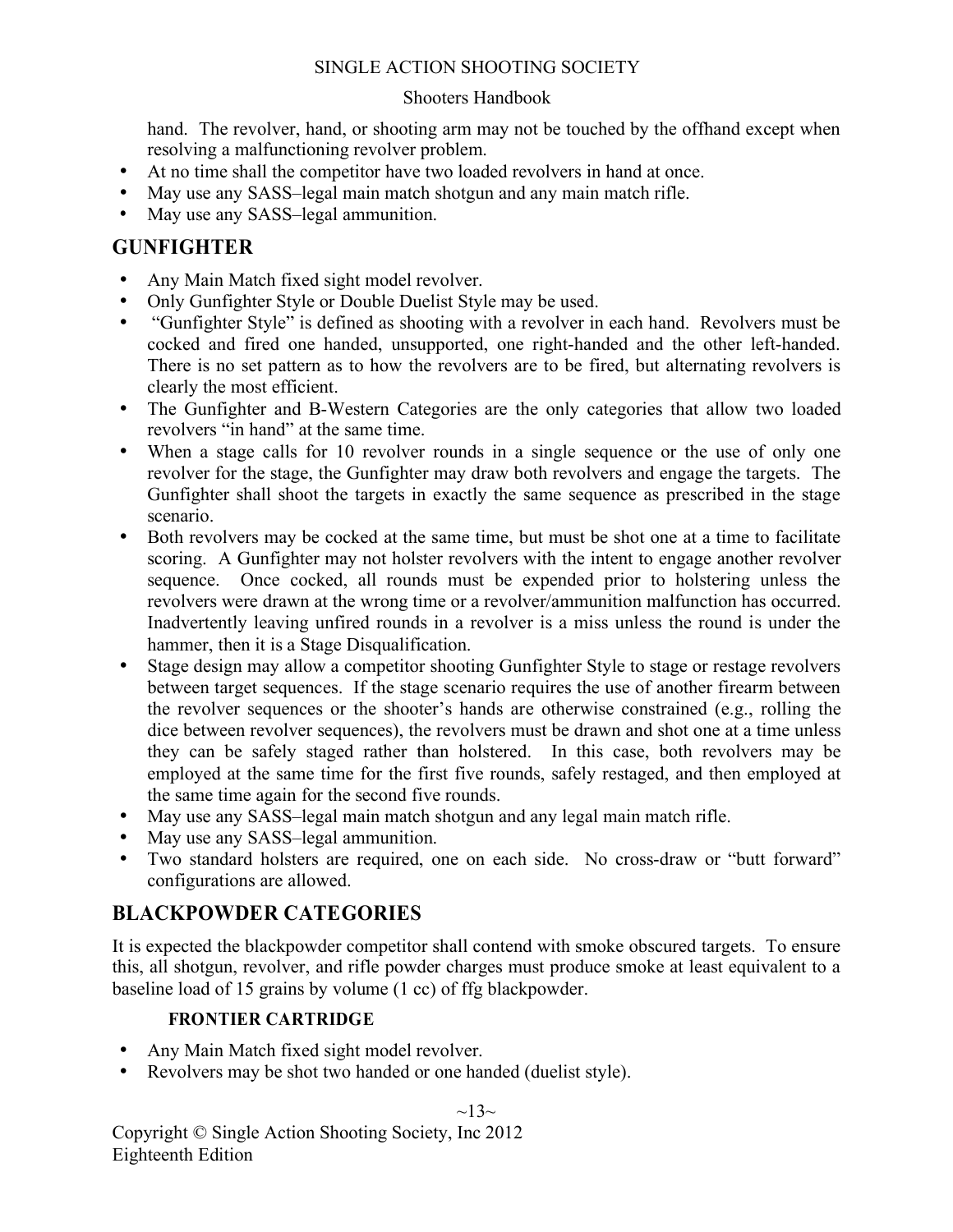#### Shooters Handbook

- Must use blackpowder in all loads (rifle, revolver, and shotgun).
- Must use a side-by-side or lever action shotgun in the main match stages.
- Any SASS-legal pistol caliber rifle is acceptable.
- Frontier Cartridge Duelist is also recognized with all requirements being the same except the Duelist and Double Duelist shooting styles are used. See Duelist description for the required shooting technique(s).

NOTE: Frontier Cartridge competitors may use any SASS–legal firearms and propellants in team and side matches.

#### **FRONTIERSMAN**

- Any Main Match percussion revolver with non-adjustable sights (Note exceptions listed re: dovetailed sights). (Exception: The 1873 Uberti percussion revolver is not allowed.)
- Revolvers must be shot duelist or double duelist style. See Duelist description for required shooting technique.
- Must use blackpowder in all loads (rifle, revolver, and shotgun).
- Must use a side-by-side or lever action shotgun in the main match stages.
- Any SASS–legal pistol caliber rifle is acceptable.

## **CLASSIC COWBOY/COWGIRL**

- Any Main Match fixed sight model revolver.
- Revolvers must be shot duelist or double duelist style. See Duelist description for required shooting technique.
- Rifles: Any 1873 or earlier manufacture SASS-legal rifle or a replica thereof (e.g., 1866) Winchester, 1860 Henry, 1873 Winchester).
- Revolver and rifle calibers: .40 caliber or larger, rimmed cartridges. Examples include, but are not limited to, .38-40, .44 Special, .44 Russian, .44 Mag., .44-40, .45 Schofield, .45 Colt or .36 caliber or larger cap and ball.
- May use any SASS–legal ammunition as long as it adheres to the above caliber restrictions.
- Shotguns: SASS–legal external hammer double barrel or lever actions.
- Costuming: Must choose at least five of the requirements listed below. All clothing items must be worn appropriately during all shooting events and awards ceremonies. Chaps, spurs, cuffs, tie or scarf worn loosely around the neck or with scarf slide, vest, pocket watch with full length chain, jacket, sleeve garters, knife, botas, leggings, braces; no straw or palm hats allowed.
- In addition to the above items, ladies may choose from the items listed below in order to compete within this category: Period watch, split riding skirt, bustle, hoops, corset, Victorian style hat (straw allowed), period jewelry, period hair ornaments (e.g., feathers), snood, reticule (period handbag), period lace up shoes, camisole, bloomers, fishnet stockings, feather boa, cape.
- No Buscadero or drop holster rigs allowed (i.e., part of the grip must be above the belt on which the holster hangs).
- Boots are required and must be of traditional design with non-grip enhancing (i.e. "NO Lug") soles. Mocassins are not allowed.
- Hats must be worn for the entire match.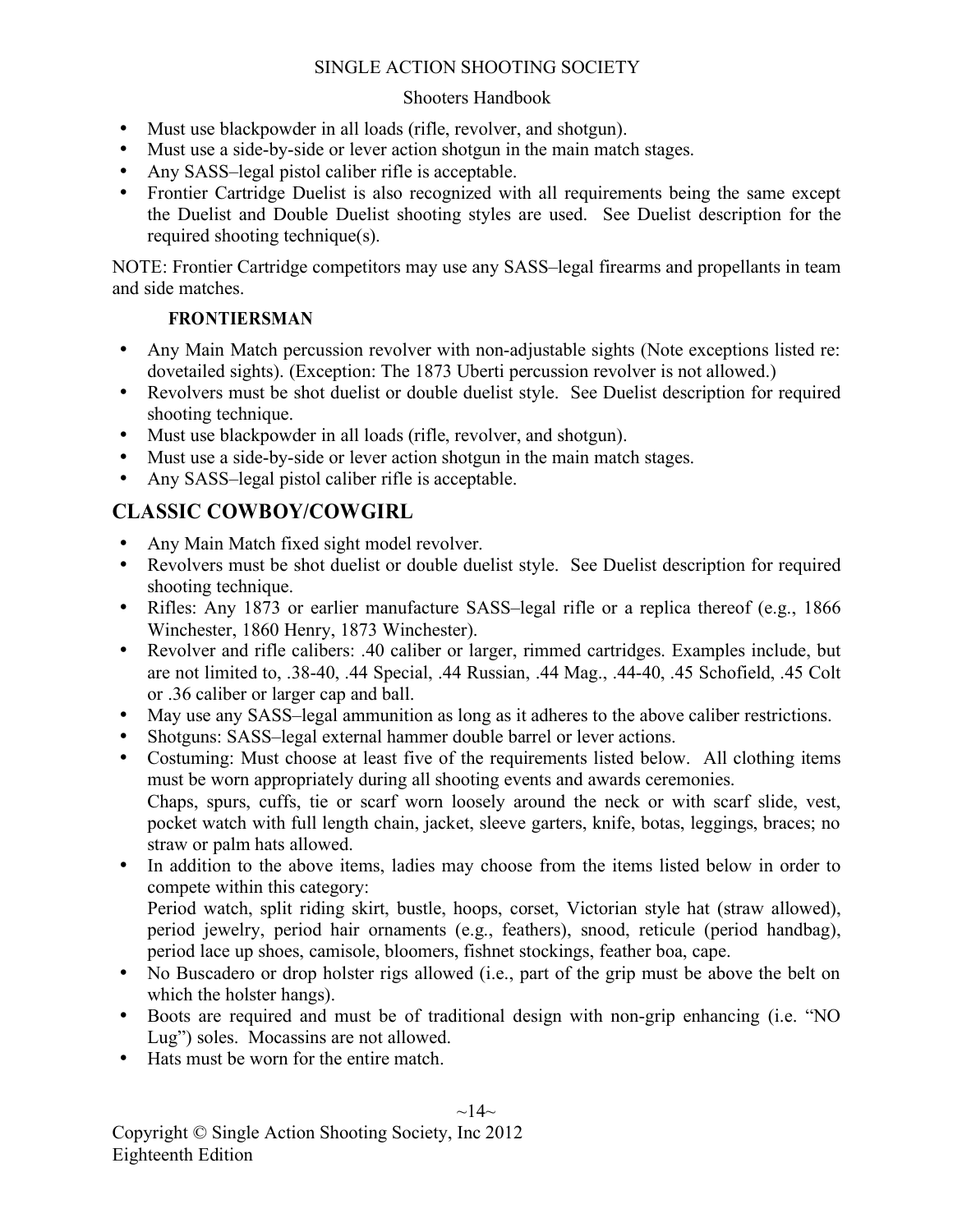#### Shooters Handbook

## **"B" WESTERN**

- Any main match revolver.
- Revolvers may be shot in any SASS–legal shooting style, at the shooters' discretion.
- Rifles: Any SASS–legal rifle of 1880 or later design or a replica thereof (e.g., Burgess, Lightning Rifle, 1892, 1894 Winchester or Marlin).
- May use any SASS-legal shotgun.
- May use any SASS-legal ammunition.
- Leather: Buscadero holster rigs or drop holster rigs. (All of the revolver(s) must be carried below the top of the gun belt.) All belt and holster rigs must be embellished (fancy stitching, conchos, spots, or tooling). All holsters must be of the "Double Strong-Side" type. No crossdraw, shoulder rigs, or butt forward configurations allowed.
- Costuming: Shirts must be of the "B" Western style with snap buttons or any of the following: "Smiley Pockets," embroidery, appliqués, fringe, or different colored yokes. Shield shirts are also allowed if it has piping or embroidery.
- Pants must be jeans, ranch pants, or pants with flap over the rear pocket, keystone belt loops, and/or piping or fringe.
- Pants must be worn with a belt. Suspenders are not allowed. Felt hats only, no straw hats. Hats must be worn.
- Boots are required and must be of traditional design with fancy stitching or multi-color fancy design with non-grip enhancing (i.e. "NO Lug") soles. Lace up boots and moccasins are not allowed.
- Western Spurs with rowels are required for men. Ladies may wear skirts or split riding skirts.
- You must choose at least one or more of the following optional items: gloves or gauntlets, scarves with slides or tied around the neck or bolo tie, coat, vest, chaps or cuffs.
- All costumes are expected to be fancy and flashy. The "B" Western costuming must be worn during the entire match and awards ceremony with exception of evening formal occasions.

## **SIDE MATCHES**

## **THE PLAINSMAN**

This event requires two .36 caliber or larger Frontiersman Category style percussion revolvers, shot Duelist style.

- Must use a SASS–legal single-shot rifle firing a traditional blackpowder rifle or revolver caliber cartridge (e.g., not a .30-30). The rifle may have spring actuated ejectors if they are standard for that rifle. .38 Special is legal
- Must use a side by side or single shot shotgun, with or without exposed hammers; or a lever action shotgun.
- Must use blackpowder in all loads (rifle, revolver, and shotgun).

## **POCKET PISTOLS AND DERRINGERS**

Pocket pistols and Derringers are popular for use in side matches and are occasionally introduced as an additional firearm in main match stages.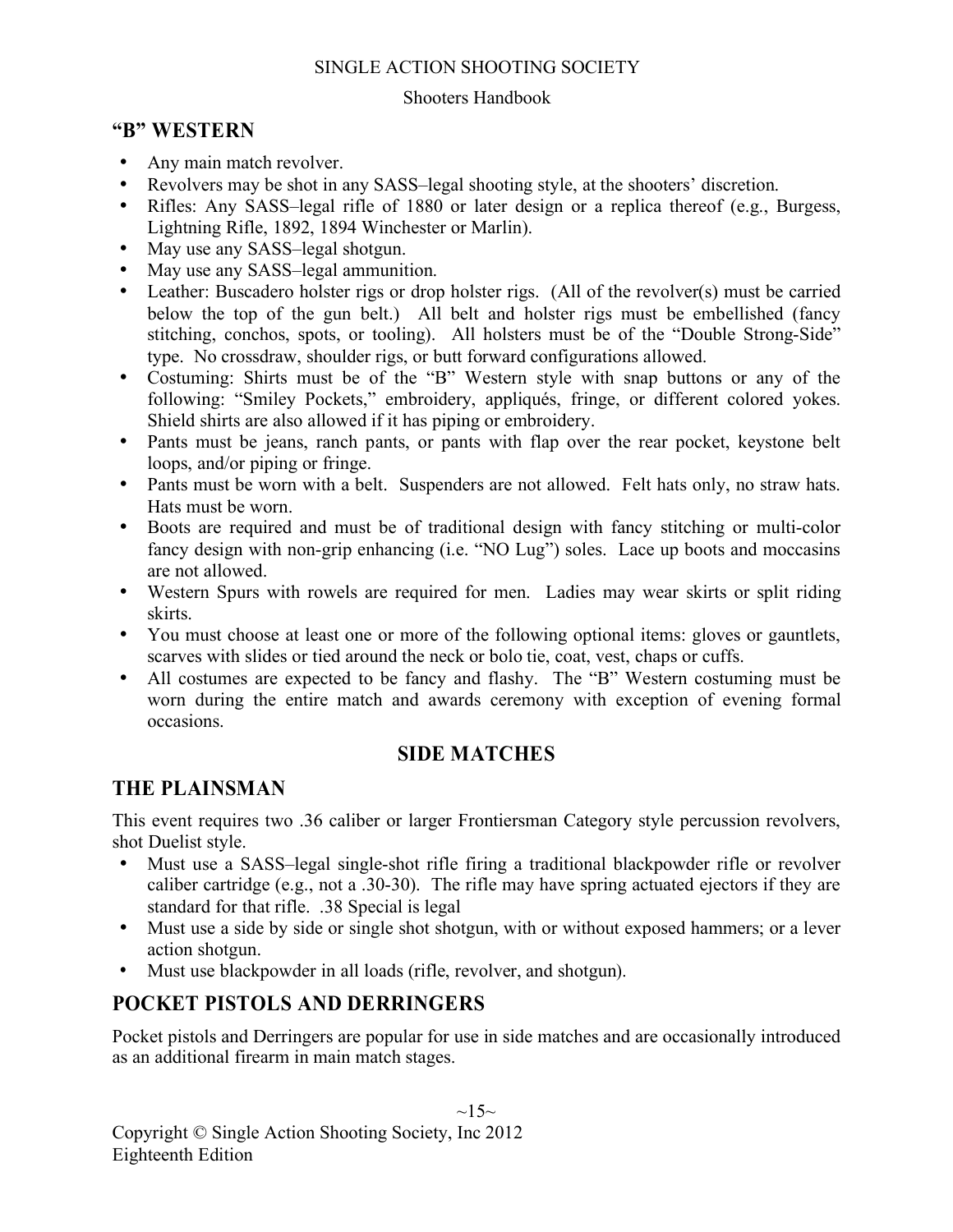#### Shooters Handbook

- A pocket pistol is a small frame, fixed sight, pre-1900 design revolver having a barrel length of four inches or less. Pocket pistols must be .31 caliber or larger. Model "P" Colts and clones and revolvers with swing out cylinders are specifically not allowed regardless of caliber, frame size, or barrel length. Pocket pistols may not be used as or converted to main match revolvers.
- A Derringer is defined as an external hammer, fixed sight, breech loading or percussion ignition, small frame pre-1900 design firearm having one to four barrels up to three and onehalf inches long. Derringers must be .22 caliber or larger. The Remington style over/under barrel configuration and the Sharps four-barreled Pepperbox are typical SASS–legal Derringers.
- .22 Magnum ammunition is not allowed.

## **LONG RANGE (OR PRECISION) RIFLE**

SASS long range or precision rifle competition is different than main match rifle competition with more emphasis placed on precision shooting at longer ranges, with time being a secondary scoring factor. Scoring for these matches is determined by the number of hits, with either of two methods used to break ties. At the match director's option, either total time used to shoot the required number of shots or a shoot-off may be used to break ties.

There are five categories in long range or precision rifle competition, plus one optional category:

- Lever action, revolver caliber
- Lever action, rifle caliber
- Single Shot
- Buffalo Single Shot
- Optical
- Open Category (may be used at the match director's option to include those firearms not covered by other official Long Range Categories).

Blackpowder categories can be added to any or all of the basic categories at the option of the match director. Each category competes within itself.

## **BASIC RULES FOR THE LONG RANGE COMPETITIONS**

- Front barrel sights may vary from simple blades to period hooded wind gauge designs using interchangeable sight inserts and having a spirit level mounted integral with the sight or sight base.
- Rear sights must either be open iron sights mounted on the barrel or original style tang or stock wrist mounted peep sights. Long range rear barrel mounted sights of the flip-up ladder type may use a peephole drilled through the sliding sight leaf. An example of this is the various ladder type sights used on the Springfield trapdoors.
- Bolt or receiver mounted sights are not allowed.
- "Rifle Caliber" competition rifles must use traditional, period, rimmed cartridges. No cartridge chambered for use in any SASS approved main match revolver or rifle may be used in the "Rifle Caliber" competition, except the .56-50. Thus, .30-30 (.30 WCF), .38-55 Marlin & Ballard, .43 Spanish, or .45-70 Government cartridges are legal, while a .375 Winchester, .444 Marlin, .32-20, or .44-40 are not legal. Shotguns using slugs are not allowed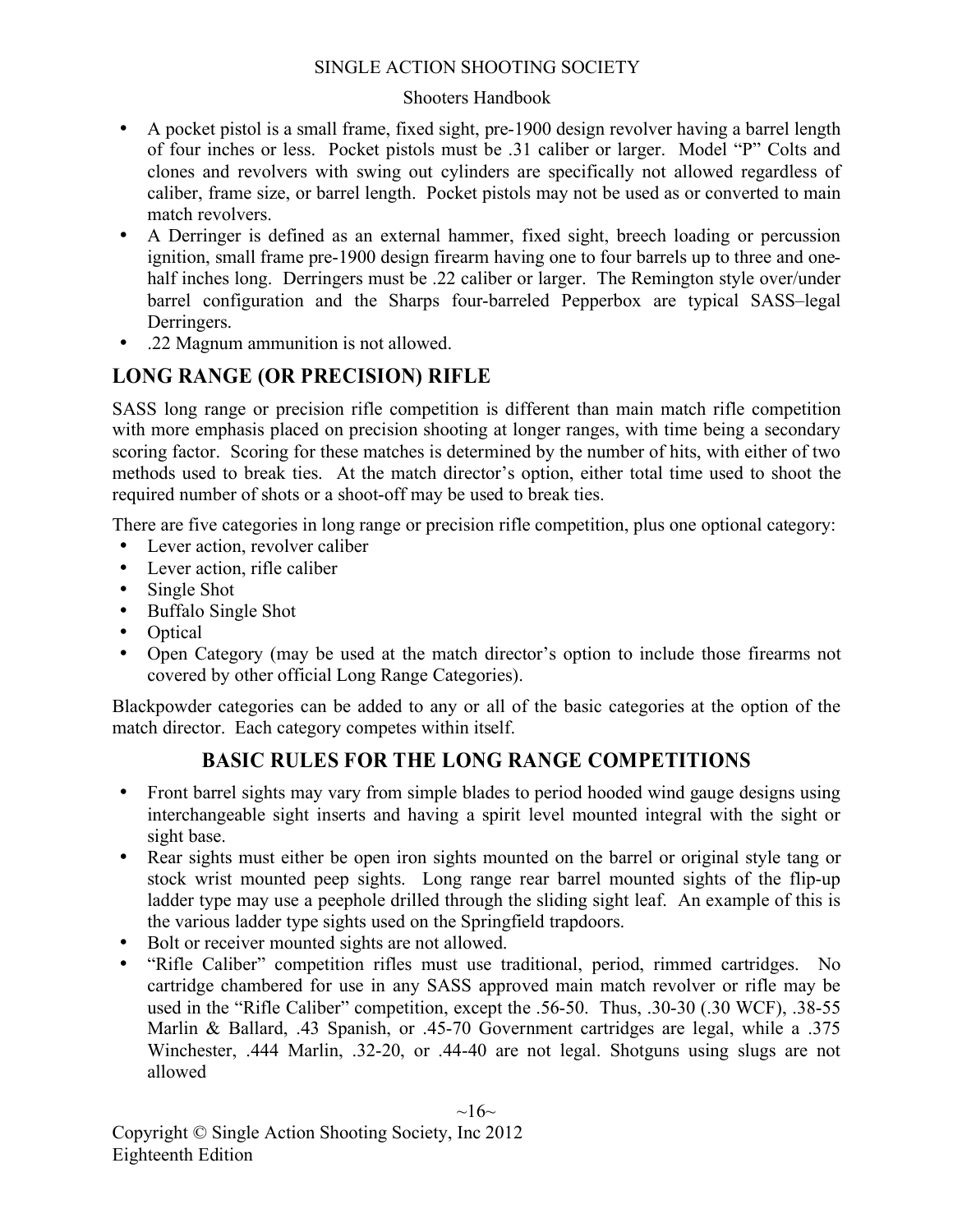#### Shooters Handbook

- Any propellant powder may be used (with the exception smokeless powder is not allowed in the Buffalo Single Shot competition).
- Regardless of category or caliber, bullets used in long range and precision rifle matches must be made of pure lead or lead alloy having a plain base, gas checked, or paper patched configuration.
- Range finders, or any other devices for calculating distances or sight adjustments are not allowed. Their use constitutes a side match disqualification.

Lever Action Rifles used in long-range matches, whether revolver or rifle calibers, must be originals or replicas of rifles manufactured during the period from approximately 1860 until 1899. Lever or slide action, tubular feed, exposed hammer rifles or carbines are allowed, providing they are in safe working condition.

Single Shot and Buffalo Single Shot firearms must be originals or replicas of single shot rifles manufactured during the period from approximately 1860 until 1899. All rifles MUST have exposed hammers. The caliber and cartridge rules for the "Rifle Caliber" firearms noted above under basic rules also apply to Single Shot and Buffalo Single Shot rifles with the exception Buffalo Single Shot rifles must be .375" bore size or larger.

Buffalo Single Shot competition has further restrictions requiring original or replica rifles to be a design of US manufacture. Spring-loaded ejectors are also prohibited, except for Springfield Trapdoor Rifles.

The Optical Category firearms must meet the above restrictions with the following optical rules:

No length or power limitation on the scope.

Scope tube body to be  $\frac{3}{4}$ " or less in diameter and any ocular or objective lenses and adjusting or assembly rings to be less than 1" in diameter.

No internal scope adjustments for windage or elevation.

Mounts are to be of a traditional style of the period and contain the windage and elevation adjustments for the scope in either, or both, the front or rear mounts. No click adjustments in the mount. Either dove tail mounting or scope block mounting is allowed.

Original scope mounts of either the Cataract or Malcom style or variations thereof or replicas or derivative scope mounts conform to the criteria of paragraph above.

(Note: These rules are identical to the NRA BPCS Rules on optical sights.)

## **SCORING AND TIMING**

SASS matches are scored based upon elapsed shooting time and added penalty points for missed targets. Each stage is scored individually and, in most club matches, the total combined score for all stages fired is ranked for place of finish, either over all or by category.

At END of TRAIL, Winter Range, SASS Regionals, and at the discretion of each affiliated club, rank scoring is used. Rank scoring is recommended when all the stages in a match are not of approximately the same duration and degree of difficulty. The alternative to rank scoring is scoring based upon total time (total raw time plus penalties).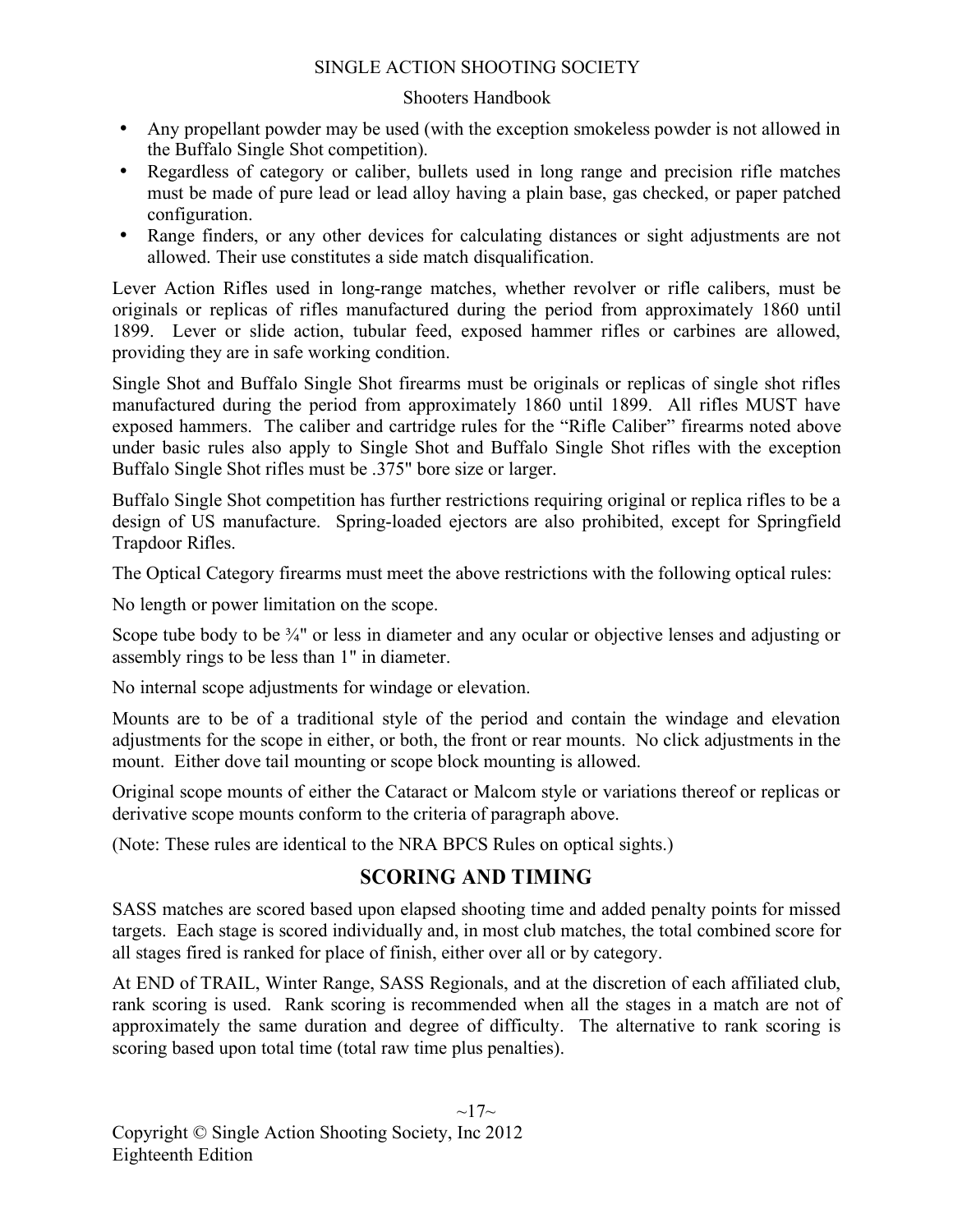#### Shooters Handbook

Overall winners, often including both the top male and top female competitors, are traditionally recognized at SASS matches. The "best score" for the main match stages determines the overall winner.

Rifle, revolver, and shotgun targets must be engaged with the appropriate type firearm. A "miss" is defined as the failure to hit the appropriate target type using the appropriate type firearm. Missed targets are scored as five-second additions to the competitor's raw time for the stage (at annual matches and above).

Procedurals are unintentional "mistakes" where the competitor engages the stage in a manner other than the way it is supposed to be shot. Procedurals are scored as ten-second additions to the competitor's raw time for the stage, no more than one per stage.

Minor safety infractions occurring during a course of fire that do not directly endanger persons result in a ten-second penalty being added to the shooter's time per occurrence for that stage. "Minor" safety infractions are occurrences such as failure to open a long gun's action at the conclusion of a shooting string or failure to return a handgun to its holster at the conclusion of a shooting string.

Major safety infractions result in the shooter's disqualification from the stage or the match. A second Stage Disqualification in the match shall result in a Match Disqualification. "Major" infractions include a dropped gun, an accidental discharge that impacts within ten-feet of any person (an impact within five-feet is a match disqualification), violation of the 170 degree safety rule, "sweeping" any person with the muzzle of a firearm, and similar acts that have high potential for personal injury.

In the event a competitor feels a range officer's ruling is in error, the ruling may be politely and immediately appealed to the Range Master/Match Director. The Range Master/Match Director will consider the appeal on grounds of policy and rules interpretation only, and their decision is final. At major matches special protest juries comprised of Territorial Governors may be empanelled to aid the Range Master/Match Director in making a reasonable judgment.

## **FAILURE TO ENGAGE**

A "failure to engage" occurs when a competitor willfully or intentionally disregards the stage instructions in order to obtain a competitive advantage and is not assessed simply because a competitor "makes a mistake." A Failure to Engage applies only to non-shooting situations such as refusing to rope a steer, throw a stick of dynamite, or otherwise make an attempt to complete any other non-shooting procedure written within the stage instructions. In such a case, in addition to any penalties for misses, a 30-second failure to engage/Spirit of the Game penalty is assessed.

## **RANGE OPERATIONS**

 Cowboy Action Shooting™ is not intended to be a precision shooting competition. Small targets and long distances take the "action" out of the game and make it more discouraging for newer shooters.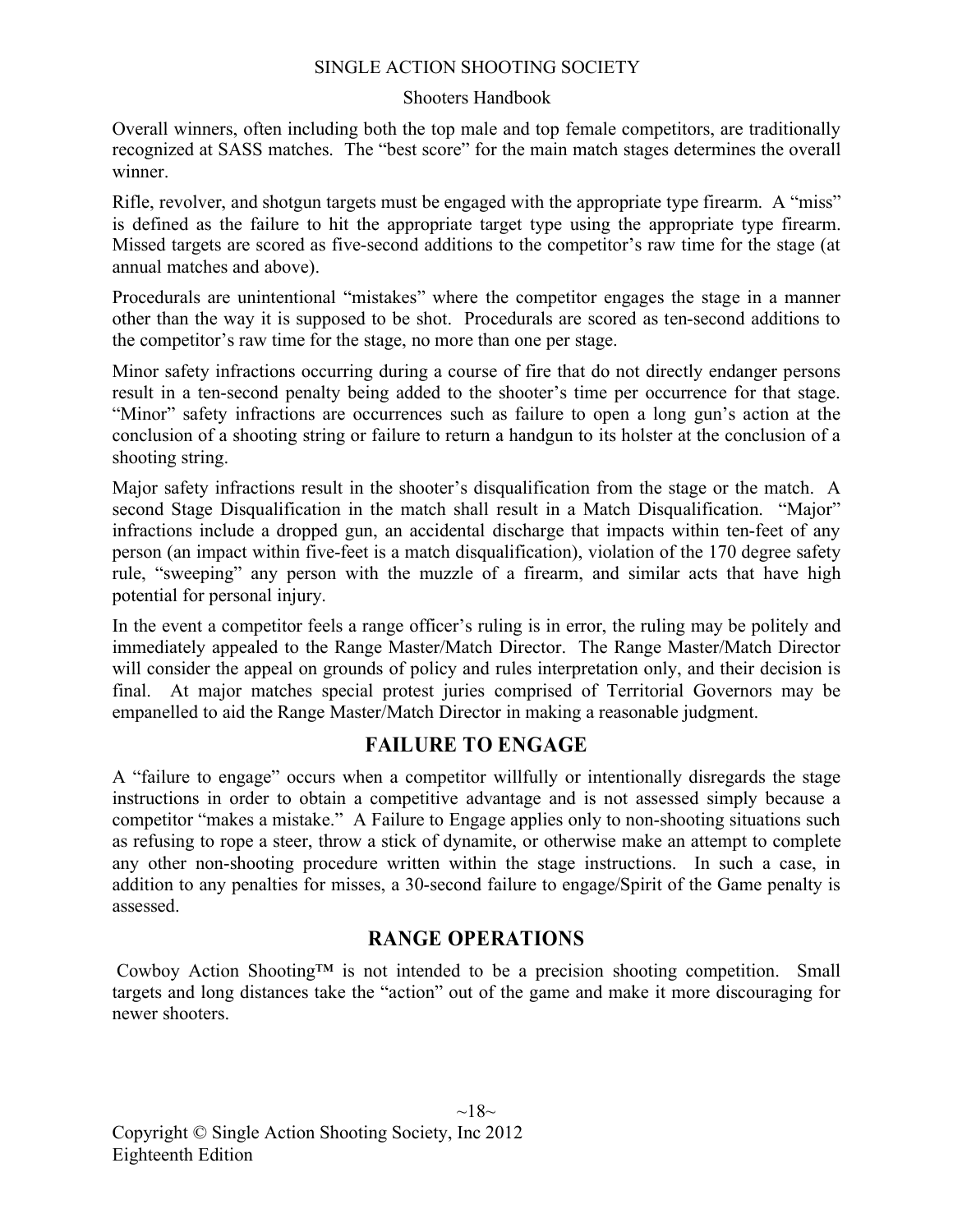#### Shooters Handbook

Both experienced and inexperienced shooters want hits on their targets. Some folks just hit (or miss) a little faster than others. Too many misses, or the perception the targets are too difficult to hit, discourage folks from continuing to play, especially the less proficient shooters.

Ask any experienced Cowboy Action Shooter, and she or he will tell you there is no such thing as a target too big or too close to miss!

A more detailed guide to match design is available in the SASS Match Directors Guide.

Metal and paper targets of generous size are used. Reactive targets such as pepper poppers and falling plates are used when practical to enhance shooter feedback and spectator appeal. Targets are set at close to medium range. There are no absolute rules, but we suggest the following distances, by firearm, if using a target approximately 16" X 16":

Revolver – 7 to 10 yards Shotgun – 8 to 16 yards Rifle – 13 to 50 yards

Derringer/Pocket Pistol – point blank to three yards, shooting paper, cardboard, or balloons only. It's too close to safely shoot steel.

To the extent possible, reactive targets are set to fall when squarely hit with no more than a standard .38 Special 158 gr. factory load.

SASS matches above the club level are "no alibi" matches. Once the first round goes down range, the competitor is committed to the stage and must finish the stage to the best of his or her ability. Reshoots/restarts are not awarded for ammunition or firearm malfunctions. However, if there is a range failure (failure of props, timer, or the range officers) beyond the competitor's control, a restart may be granted. On a reshoot/restart, the competitor starts over clean, carrying only accrued safety penalties forward. Restarts shall be allowed for a competitor to achieve a "clean" start up to the point at which the first round goes down range. Multiple restarts by the same shooter, that in the judgment of the R.O. are seen to be taking advantage, will not be entertained as they are not in the spirit of the game.

The role of the Range Officer is to safely assist the shooter through the course of fire. Coaching and constraining the shooter from unsafe acts are expected when appropriate, minimizing procedural and safety penalties whenever possible. Proper coaching or no coaching at all is not considered RO Interference and therefore will never be grounds for a re-shoot.

Failure to stage guns or ammunition at the designated position(s)/location(s) is the fault of the competitor and scored as a procedural unless the competitor is able to correct the situation, unassisted, while in the process of completing the stage under time. The penalty for using "illegally acquired" ammunition (i.e., NOT carried to the line/staged **by the shooter** in an approved manner) is a PROCEDURAL. Any targets hit using that ammo are scored as MISSES. **NO adjustments will be made to the stage raw time.**

It is expected the Range Officers will be the responsible parties for observing and resolving all safety related matters occurring in the loading, unloading, and firing line areas. However, any shooter who observes a safety infraction not seen by the Range Officer(s) should call the infraction to a Range Officer's attention, at which time the matter will be resolved.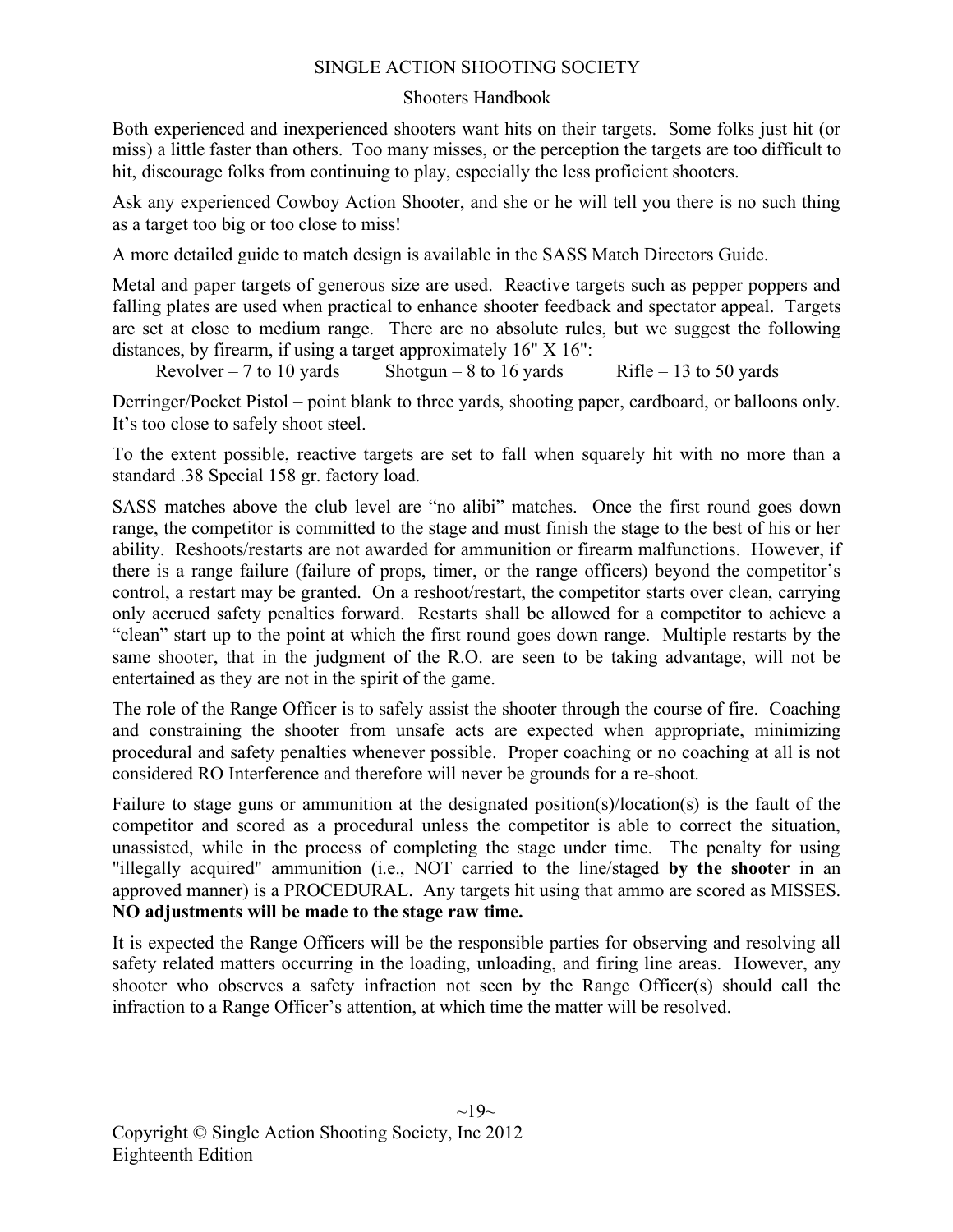#### Shooters Handbook

## **STAGE CONVENTIONS**

Stage Conventions, or standard range behaviors, are a list of practices every shooter is expected to know and follow on every stage. These stage conventions should be followed in all SASS matches unless otherwise directed in stage descriptions.

- 1. All knockdown shotgun targets may be reengaged until down.
- 2. All knockdown targets (shotgun, rifle, or revolver) must go down to count. Any knockdown target still standing once the shooter has engaged the next sequence of the stage will be counted as a miss.
- 3. All staged guns shall have their barrels pointed safely down range. All long guns initially staged on a horizontal flat surface shall be staged lying flat where at least the rear of the trigger guard is on the staging area. All handguns initially staged on a horizontal flat surface must be staged with the entire handgun lying flat on the staging surface.
- 4. Staged shotguns shall be open and empty.
- 5. Shooters may not start a stage with ammunition in hand.
- 6. Long guns will be discarded open and empty with their barrels pointed safely down range.
- 7. Revolvers are returned to leather after the shooting string.
- 8. Revolvers are drawn and used in accordance with the shooter's category.
- 9. Safe gun handling is the shooter's responsibility. The 170-degree safety rule is in effect.
- 10. If no starting position is given, the shooter shall stand fully erect with revolvers holstered and hands at the side, not touching any firearm.
- 11. Cowboy port arms is defined as standing fully erect with the butt of the long gun at or below the waist of the shooter, the muzzle at or above the shoulder, and the long gun held with both hands.
- 12. Interpersonal Conflicts WILL NOT be tolerated.

## **SAFETY PRACTICES**

## **FIRST, LAST, AND ALWAYS**

Our sport, by its very nature, has the potential to be dangerous and a serious accident can occur. Every participant in a SASS match is expected to be a safety officer. Each shooter's first responsibility is for his or her own safe conduct, but all shooters are expected to remain alert for actions by others that are unsafe.

Any Range Officer or shooter may confront any participant about an observed unsafe situation, and it is expected the matter will quickly be corrected and not repeated. Any argument concerning the correction of a safety related matter can be expected to result in that shooter being ejected from the range.

Shooters shall adhere to the following safety rules:

- 1. Treat and respect every firearm at all times as if it were loaded.
- 2. Muzzle direction is important between, before, during, and after shooting a stage. A muzzle must not be allowed to "sweep" the other participants at any time. Long guns shall have their actions open with chambers and magazines empty and muzzles pointed in a safe direction when transported at a match. A holstered revolver (loaded or empty) with the hammer fully down on an empty chamber or expended case is considered safe and may not be interpreted as sweeping another shooter while safely secured in the holster. Failure to manage safe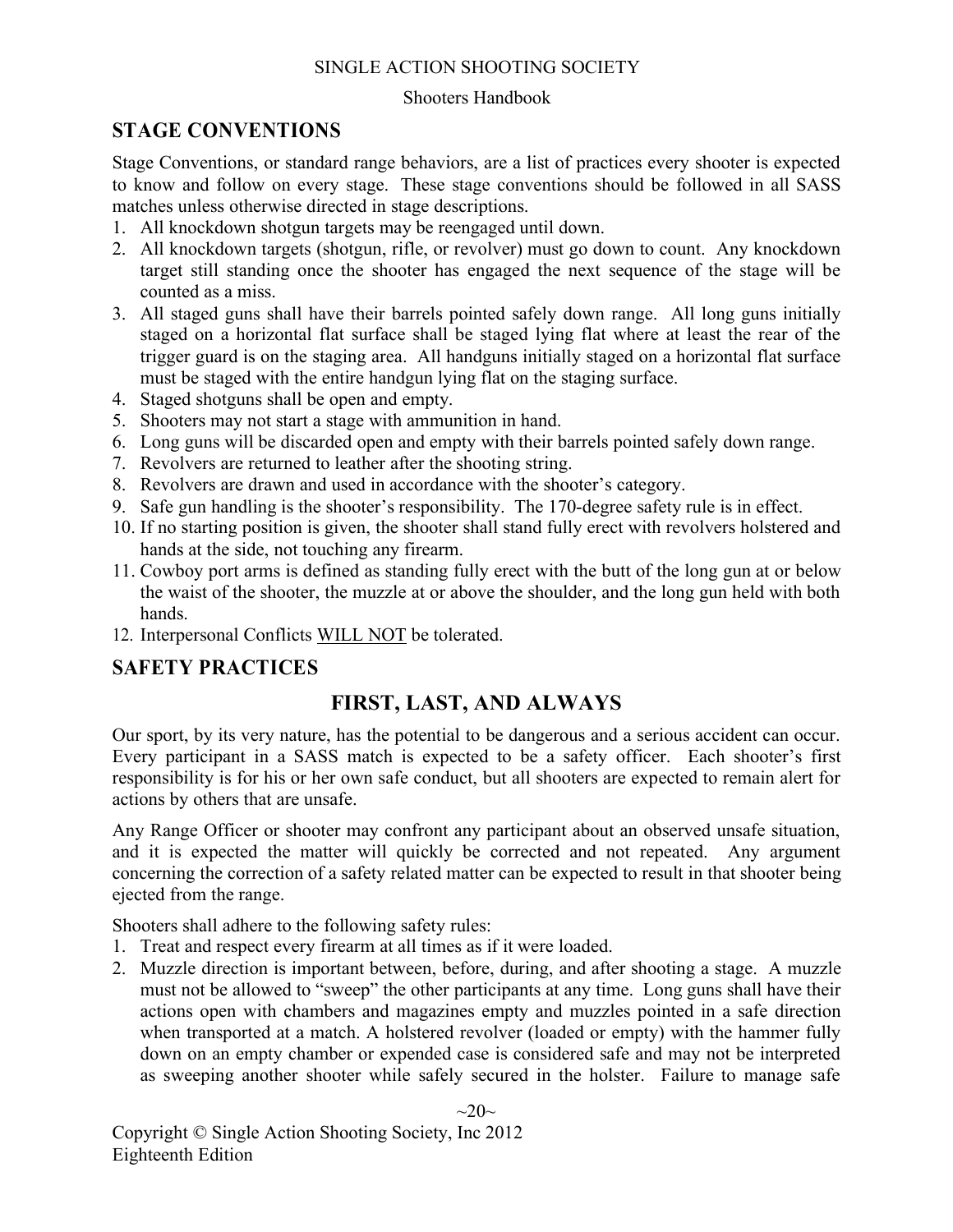#### Shooters Handbook

muzzle direction is grounds for disqualification from the stage, and for repeated offenses, from the match.

- 3. All firearms shall remain unloaded except when under the direct observation of a Range Officer on the firing line or in the loading area.
- 4. Six-guns are always loaded with only five rounds and the hammer lowered, fully down, and left resting on the empty chamber. "Five shooters" may load five rounds, but the hammer must rest on a dummy chamber, safety slot, or pin in the cylinder so the hammer does not rest on a live round/cap. If a particular stage requires a one shot reload, the sixth chamber of percussion revolvers may be charged at the bench and then capped "on the clock," either before the first round is fired or after the last round is fired. A complete reload for percussion revolver shooters is handled by staging a loaded, uncapped revolver down range or switching uncapped cylinders and capping on the clock.
- 5. No cocked revolver may ever leave a shooter's hand. (Stage Disqualification) This does NOT apply when loading or reloading on the firing line.
- 6. Revolvers are returned to leather (re-holstered) with hammer down on a spent case or empty chamber at the conclusion of the shooting string, unless the stage description specifically directs otherwise (e.g., "move to next position and set gun on table or prop"). A shooting string is defined as shots from one type of firearm prior to the next type of firearm engaged.
- 7. De-cocking may not be done to avoid a penalty if cocked at the wrong time, position or location once a round has gone down range. NO gun may be de-cocked on the firing line except by pointing it down range and pulling the trigger or while under the direct supervision of the Timer Operator. (This requires a positive indication/ acknowledgement from the T/O to the shooter). The penalty for de-cocking is a Stage Disqualification.
- 8. Once a revolver is cocked, the round under the hammer must be expended in order for it to be returned to a safe condition. Once a rifle is cocked, either the round under the hammer must be expended or the action opened in order for the rifle to be returned to a safe condition. Shotgun shells may be removed, if necessary, without penalty in order to return the firearm to a safe condition.
- 9. If a firearm is shot out of sequence or from the wrong position or location, the shooter will be awarded a single procedural penalty. In this situation, if the shooter elects or is forced to miss an appropriate target due to unsafe angles or target availability, a round may be reloaded to avoid a miss penalty (the dreaded "Double Jeopardy" of a procedure and miss). This does not mean a shooter may reload a rifle or revolver at any other time to make up a miss. Unfired ejected rifle rounds may be replaced.
- 10. Inadvertently leaving unfired rounds in a revolver is a miss unless the round is under the hammer, then it is a Stage Disqualification.
- 11. Safe conditions of firearms for movement or leaving a shooters hand vary with each type of firearm. **Please see the SASS Range Operations Basic Safety Course for a detailed description of what constitutes a safe firearm condition for movement.**
- 12. A shooter with firearm in hand shall never be allowed to move with a live round under a cocked hammer. Movement is defined the same as "traveling" in basketball. Once the firearm is cocked, one foot must remain in place on the ground until the firearm is made safe.
- 13. A shooter shall not cock any revolver until the firearm is pointed safely down range. While on the firing line, any discharge of any firearm impacting within ten-feet of the shooter is unsafe and will result in disqualification from the stage or, if less than five feet, from the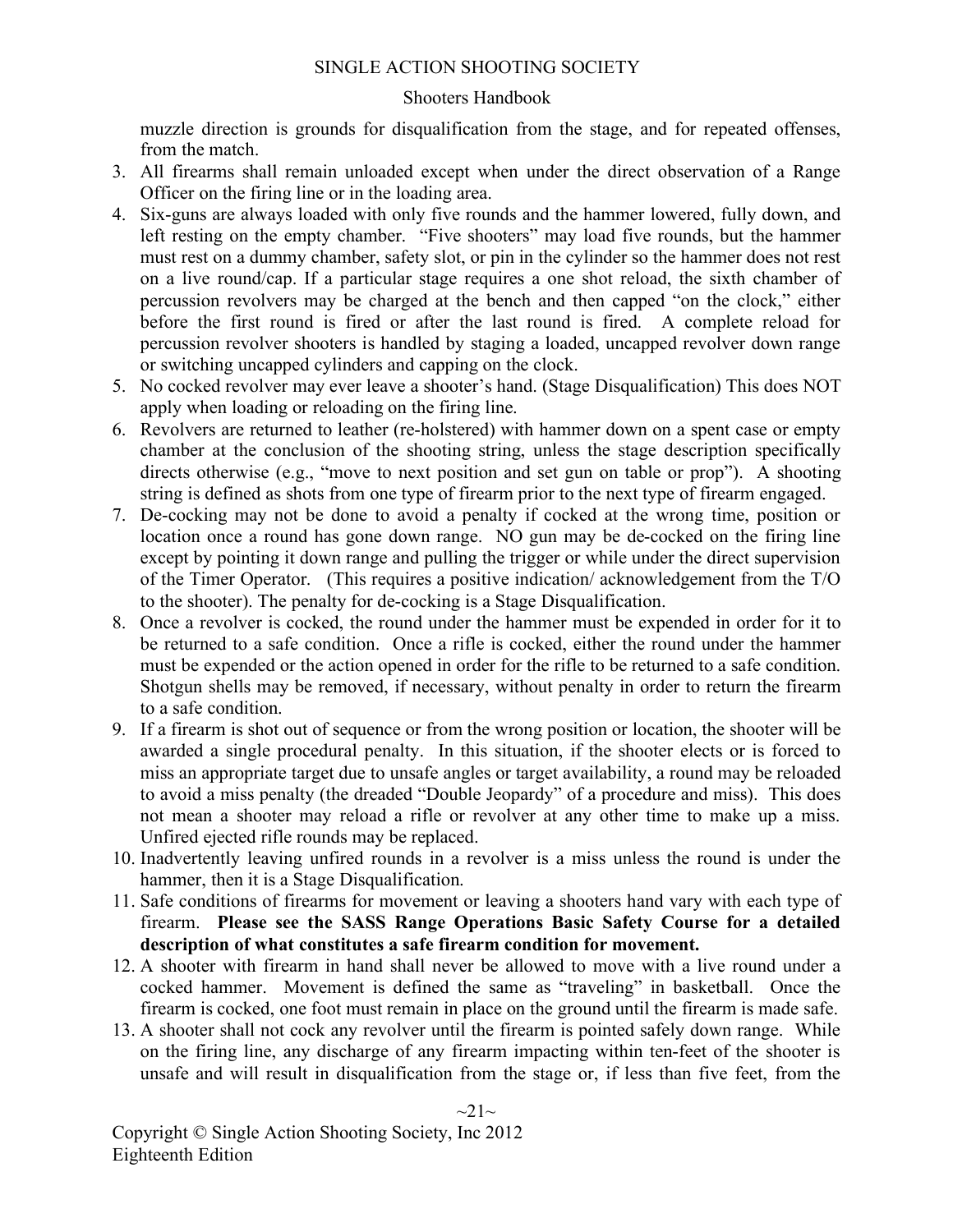#### Shooters Handbook

match. Any discharge away from the actual firing line shall result in a Match Disqualification.

- 14. A round over the berm is always a bad idea but is worse on some ranges than others. Local match regulations establish the appropriate penalty, up to and including a Match Disqualification.
- 15. Rifles may be staged down range from the shooter with the magazine loaded, action closed, hammer down and chamber empty.
- 16. Shotguns are always staged open with magazine and chambers empty and are loaded on the clock unless the stage begins with the shotgun in the shooter's hands. Mule eared shotguns can be cocked at the beginning of a scenario, whether staged or in the shooter's hands. Long guns are never staged with their muzzles on the ground.
- 17. Long guns will have their actions left open and the magazines/barrels empty at the conclusion of each shooting string. A 10 second minor safety penalty will be assessed if the firearm is not cleared or opened. This condition may be corrected prior to the next round being fired. If the long gun is the last firearm used, it must be cleared prior to it leaving the shooters hand(s) at the unloading table. This does not apply to guns shot out of sequence, made "safe" and then restaged.
- 18. A live round left in the chamber of a long gun constitutes a stage disqualification. Any other rounds, live or empty, left anywhere in a long gun in which it was loaded is a ten-second minor safety violation. Broken guns still containing rounds do not warrant penalties, except for misses, so long as the malfunction is declared and the gun made safe.
- 19. All shooters must demonstrate rudimentary familiarity and proficiency with the firearms being used. Shooters are expected to perform within their capabilities at all times. SASS matches are not the forums in which to learn basic firearms handling.
- 20. SASS matches are not fast draw competitions. Any unsafe gun handling in the course of a draw from the holster or any "fanning" will result in the shooter's disqualification from that stage. "Slip-hammering" is not the same as fanning and is legal.
- 21. Extreme care must be exercised when drawing a revolver from a cross-draw or shoulder holster or returning the revolver to leather. The user must "twist" their body, if necessary, to ensure the muzzle never breaks the 170-degree safety rule during the process. Failure to ensure the muzzle is always down range is grounds for an immediate stage disqualification. A second infraction during the same match is grounds for match disqualification. (Note: The 170-degree safety rule means the muzzle of the firearm must always be straight down range +/- 85 degrees in any direction. If a competitor "comes close" to breaking the 180-degree safety plane, the 170-degree safety rule has been violated, and the competitor is at fault.) It is also necessary to note that during the course of fire, the shooter must be given the ability to draw and holster revolvers from "straight hang" holsters and the ability to retrieve and return vertically staged double-barreled shotguns without penalty.
- 22. Movement is not allowed with a loaded, cocked firearm. Movement is defined by the basketball "traveling" rule. Whenever a shooter has a loaded, cocked firearm in hand, at least one foot must remain in place on the ground. 1st violation will result in a Stage Disqualification; 2nd violation will result in a Match Disqualification. This includes leaving the loading table with a cocked loaded firearm.
- 23. A dropped unloaded gun on the firing line (from the loading table to the unloading table) results in the shooter's disqualification from the stage. A dropped loaded firearm results in a

 $\sim$ 22 $\sim$ 

Copyright © Single Action Shooting Society, Inc 2012 Eighteenth Edition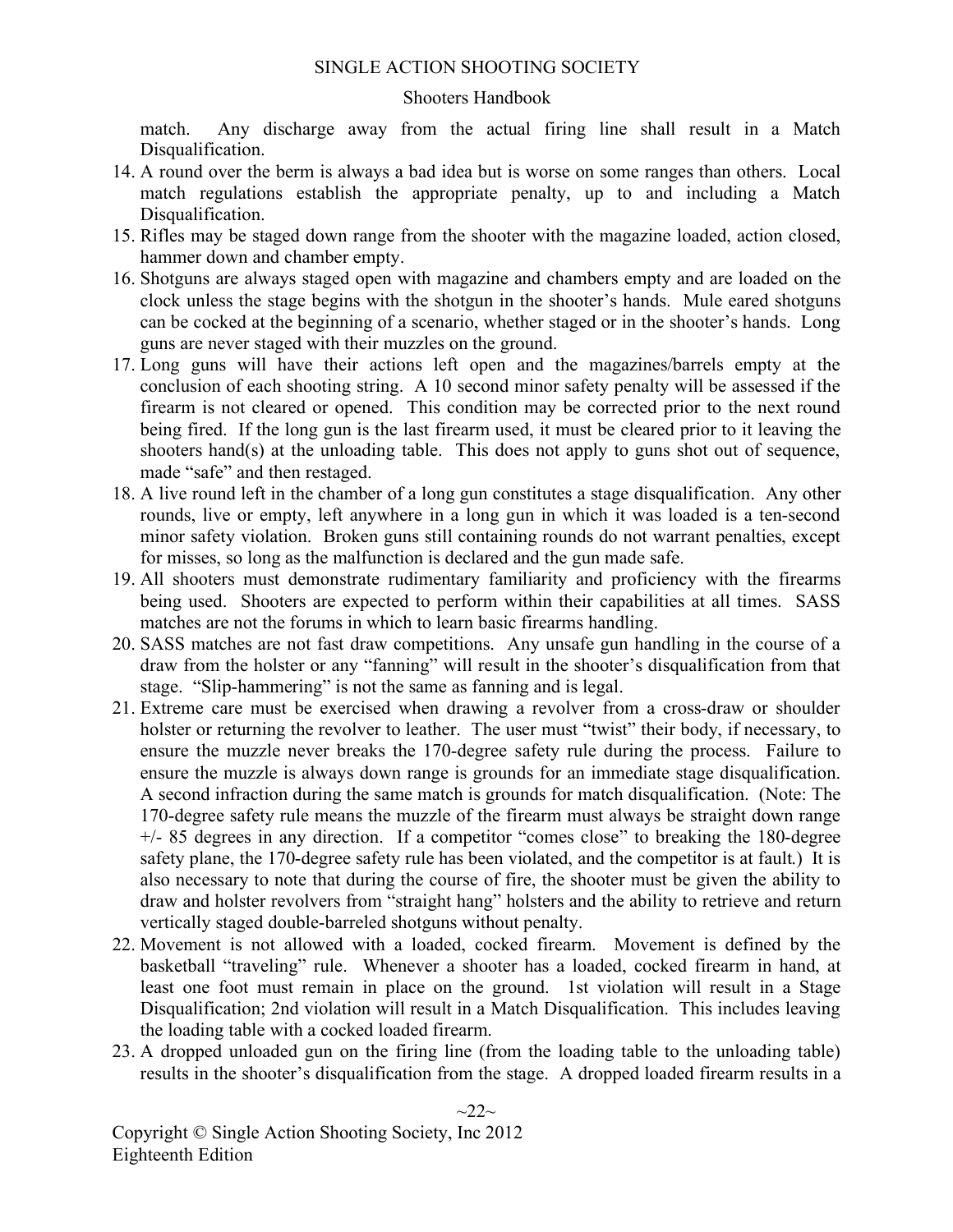#### Shooters Handbook

match disqualification. A shooter may not pick up a dropped gun. The Range Officer will recover the gun, examine it, clear it, and return it to the shooter.

- 24. Ammunition dropped by a shooter in the course of reloading any firearm during a stage or "ejected" from any firearm is considered "dead" and may not be recovered until the shooter completes the course of fire. The round must be replaced from the shooter's person or other area as required by stage description or if the round is not fired it is counted as a missed shot. Staged ammunition dropped back where it was staged is not considered "dead."
- 25. The unloading officer or Range Officer MUST inspect all firearms before they leave the shooting stage. All rifles and pump or lever action shotguns must have their action cycled for the inspecting official. All revolvers, whether used or not in the stage, must also be inspected.
- 26. Alcoholic beverages are prohibited in the range area for all shooters, guests, range officers, and others, until shooting is done for the day. No shooter may consume any alcoholic beverage until he or she has completed all of their shooting for the day and stored their firearms.
- 27. No shooter may ingest any substance that will affect his or her ability to participate with a maximum state of awareness and in a completely safe manner. Both prescription and nonprescription pharmaceuticals that may cause drowsiness or any other physical or mental impairment must be avoided.
- 28. Hearing protection is highly recommended and eye protection is mandatory in and around the shooting areas. While small, period glasses look great, full protection, high impact glasses are strongly recommended. Such protection is recommended for everyone when in the range area, and eye protection is mandatory for spectators when within direct line of sight of steel targets.
- 29. All loading and unloading shall be conducted only in the designated areas. NOTE: Percussion revolver shooters must exercise care to ensure they maintain safe muzzle direction during loading and have fired or cleared all capped chambers prior to leaving the unloading area. It is not permissible to seat percussion caps on a revolver's nipple using the gun's hammer. Percussion revolvers may only be capped at the loading area or on the firing line.
- 30. Dry firing at the loading table is not allowed and results in a stage disqualification. Dry firing is allowed only at designated safe areas. Dry firing is defined as the act of bringing the gun into a shooting position, cocking the hammer, and pulling the trigger as if to cause the gun to fire normally.
- 31. Only registered competitors may wear firearms.
- 32. If a competitor has a firearm malfunction that cannot be cleared during the course of fire, the shooter may not leave the firing line until the firearm has been cleared. A Match Disqualification will be awarded to the shooter if they leave the firing line with the malfunctioning firearm unless under the direct supervision of a Match Official.
- 33. Competitors arriving at the designated loading area with uncleared firearms after completing a stage within the same day will be assessed a Stage Disqualification penalty on the previously completed stage.
- 34. Competitors shall not leave the designated loading area with a loaded firearm unless they are proceeding to the stage as the next competitor to begin the stage.

 $\sim$ 23 $\sim$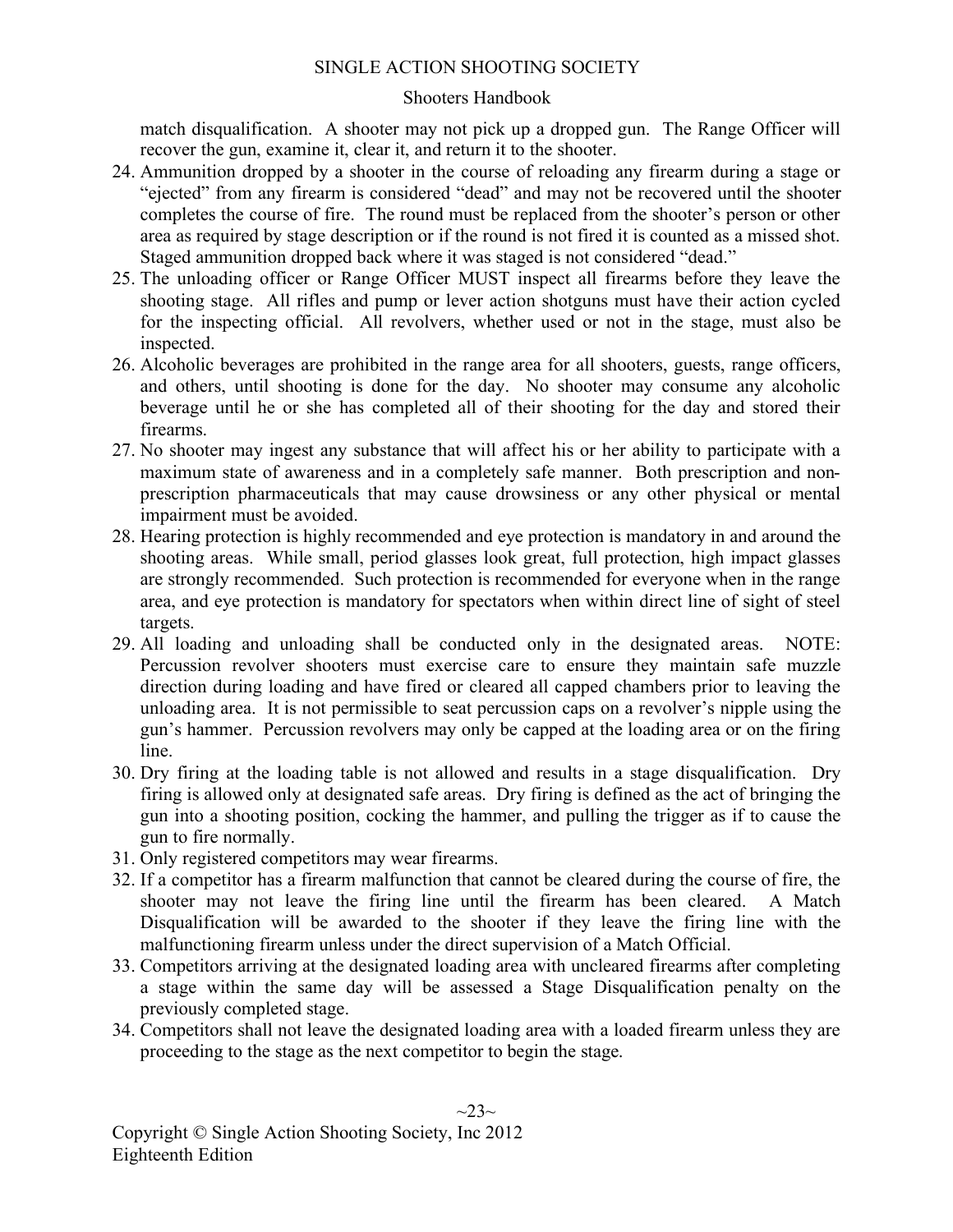#### Shooters Handbook

## **OUTLAWED**

The use or presence of any outlawed item is a Stage Disqualification.

- Modern shooting gloves.
- Short sleeve shirts (Male competitors only)
- Short sleeve tee shirts, long sleeve tee shirts, and tank tops for all competitors. Long sleeved Henley type shirts with buttons are acceptable.
- Modern feathered cowboy hats (Shady Bradys). Straw hats of traditional design (e.g., Stetson, Bailey, sombreros,) are acceptable.
- Designer jeans
- Ball caps
- All types of athletic shoes or combat boots, no matter the material from which they are constructed.
- Nylon, plastic, or Velcro accouterments.
- The displaying of manufacturer's, sponsor's, or team logos on apparel. Manufacturer's labels on such apparel or equipment are acceptable.

SASS wants our participants to be safe, have fun, develop their competitive shooting skills, and enjoy the rich traditions of the Old West. We ask you join us in the friendly spirit of competition and preservation of our heritage.

## **SASS MOUNTED SHOOTING**

SASS Mounted Shooting is a special event where experienced riders traverse a course of fire in the shortest period of time shooting balloons with match supplied .45 caliber blanks. Please see the SASS Mounted Shooters Handbook for additional information.

## **SASS WILD BUNCH SHOOTING**

SASS Wild Bunch Shooting is a separate shooting discipline within SASS. Although similar in many respects, it is not "Cowboy Action with a1911!" Wild Bunch is a three-gun action competition using the 1911, a .40+ caliber rifle, and a '97 shotgun. Please see the SASS Wild Bunch Handbook for additional information.